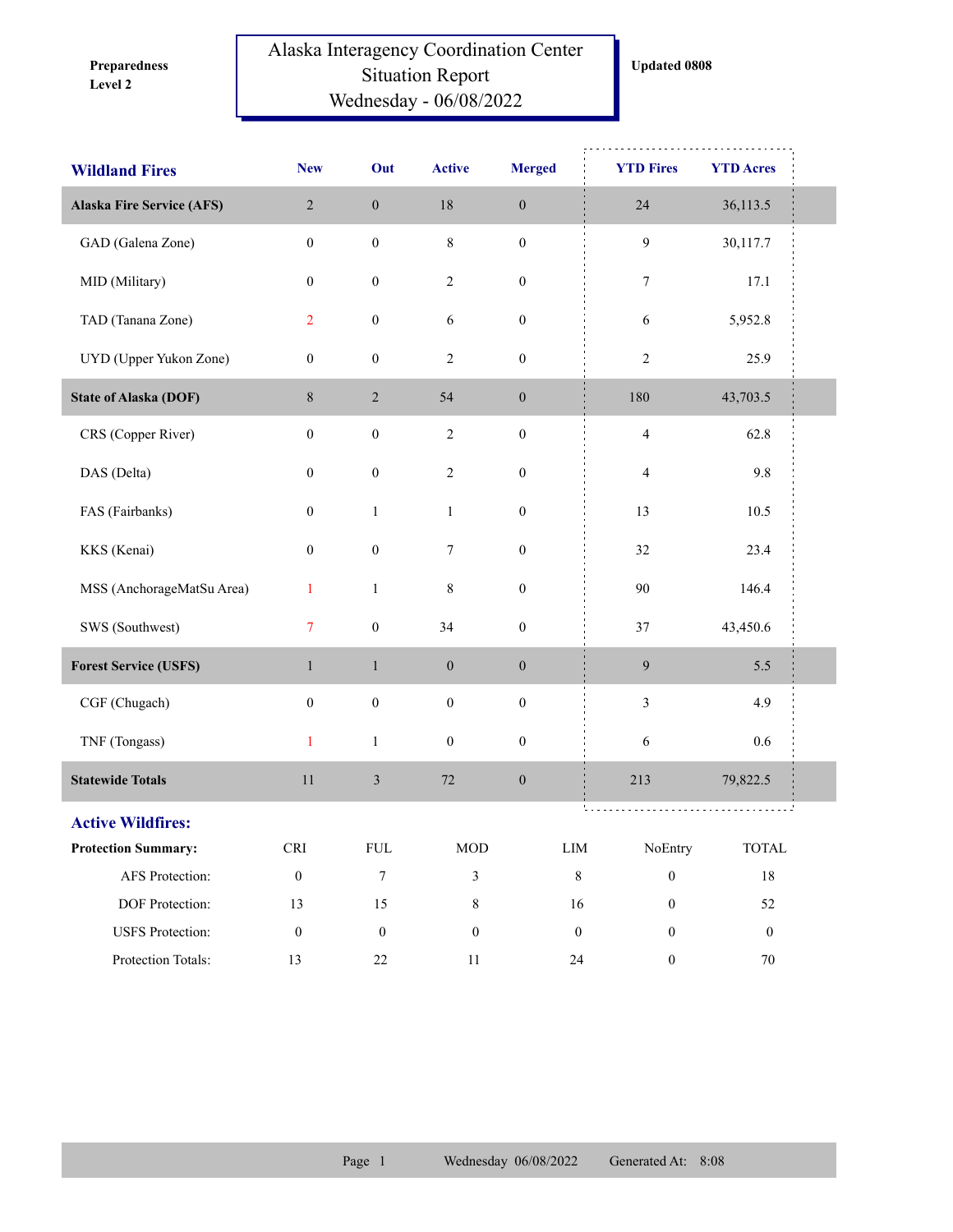## **Active Fires Status Summary**

|                         | Staffed           |                     | Unstaffed       |                   |  |  |
|-------------------------|-------------------|---------------------|-----------------|-------------------|--|--|
|                         | Contained $(S/C)$ | Uncontained $(S/U)$ | Contained (U/C) | Uncontained (U/U) |  |  |
| AFS Protection:         |                   |                     |                 |                   |  |  |
| <b>DOF</b> Protection:  |                   |                     | 20              | 30                |  |  |
| <b>USFS</b> Protection: |                   |                     |                 |                   |  |  |
| Status Totals:          |                   |                     | 23              | 42                |  |  |

| <b>Active Fires Acreage Summary</b> |                        |                |  |
|-------------------------------------|------------------------|----------------|--|
|                                     | Acres                  | Acreage Change |  |
| 11 New                              | 1,031.3                |                |  |
| 7 Staffed                           | 35,895.7               | 838.4          |  |
| 56 Monitor                          | 42,745.6               | 11,317.8       |  |
| l Out                               | 0.1                    | $-1.9$         |  |
| 5 Prescribed                        | 66,470.0               | 17,246.1       |  |
| 80 Fires                            | Total Acres: 146,142.7 |                |  |

## **Prescribed Fires**

|                                 | <b>YTD</b> Fires | <b>YTD</b> Acres | <b>New</b> | Active | Out Yesterday |
|---------------------------------|------------------|------------------|------------|--------|---------------|
| Military                        |                  | 66,414.0         |            |        |               |
| National Park Service           |                  | 0.1              |            |        |               |
| State of Alaska                 | 4                | 599.1            |            |        |               |
| U.S. Forest Service             |                  | 18.0             |            |        |               |
| <b>Fuels Management Totals:</b> |                  | 67,031.2         |            |        |               |

## **Cause Summary For All Fires (Includes Merged Fires But Not Prescribed Fires)**

|        | Human: 134       | 1,044.4 Acres  |  |
|--------|------------------|----------------|--|
|        | Lightning: 39    | 67,303.7 Acres |  |
|        | Undetermined: 40 | 11,474.4 Acres |  |
| Total: | 213              | 79,822.5 Acres |  |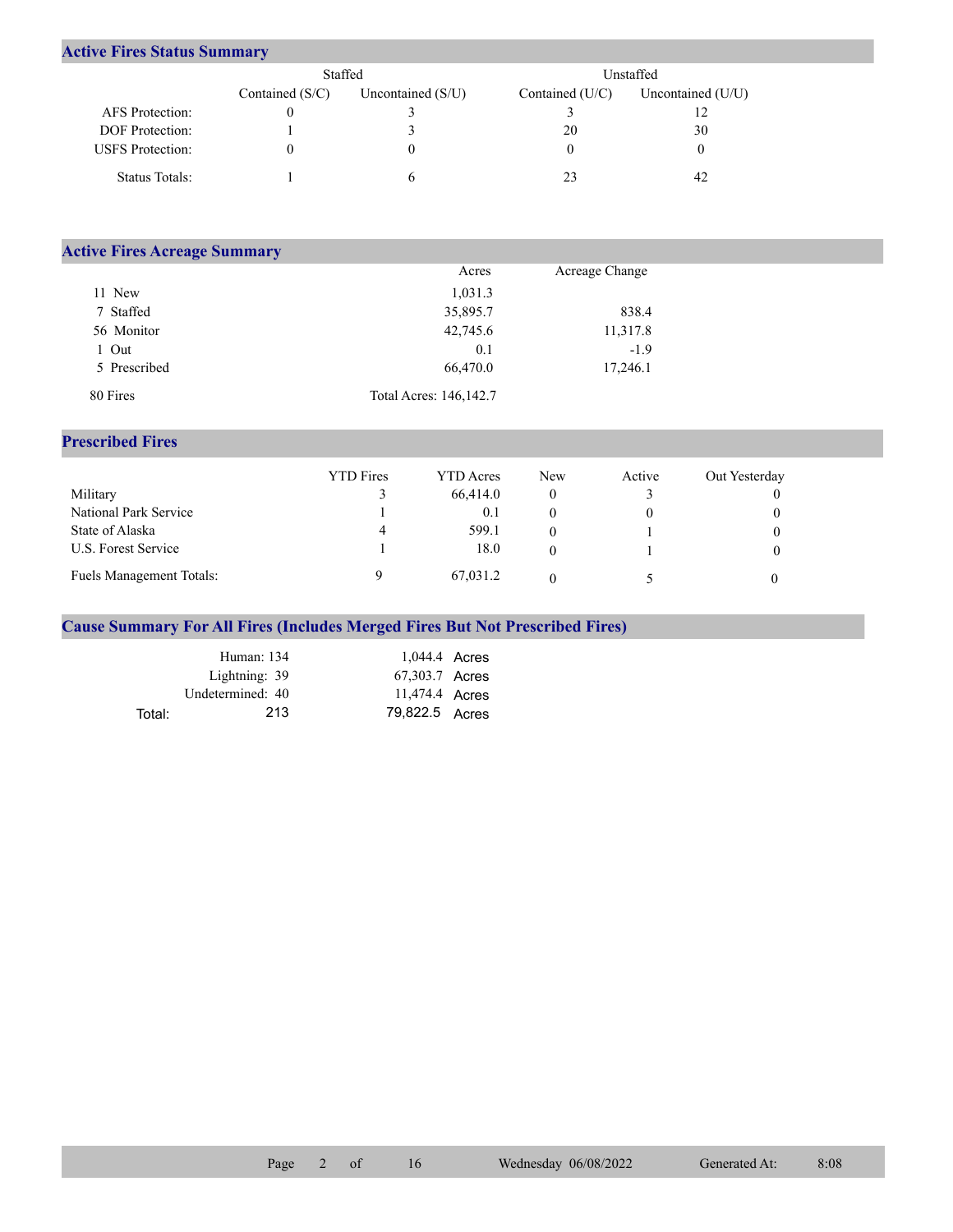| <b>New</b>                                                                                                                                                                                                                                                                              |                   | Count: 11           |                   | Acres: 1,031.3 |                                          |                          |              |                     |
|-----------------------------------------------------------------------------------------------------------------------------------------------------------------------------------------------------------------------------------------------------------------------------------------|-------------------|---------------------|-------------------|----------------|------------------------------------------|--------------------------|--------------|---------------------|
| Daily Report From: 06/07                                                                                                                                                                                                                                                                |                   |                     |                   |                |                                          | 3.0 Acreage On 06/07     |              |                     |
| <b>PP05</b>                                                                                                                                                                                                                                                                             |                   | Lat: $60\,46.3817$  | Status: U/U       |                | Acres: $3.0$                             |                          | Option: Full |                     |
| 204229                                                                                                                                                                                                                                                                                  |                   | Lon: 161 01.9250    |                   |                | Start Date: 06/07                        |                          |              | Area: SWS           |
| PNPP05                                                                                                                                                                                                                                                                                  |                   | Owner: ANCSA        | Unit:             |                | <b>AKVLN-Kwethluk, Incorporated</b>      |                          |              |                     |
| 229                                                                                                                                                                                                                                                                                     |                   | Name: Kushluk R.    |                   |                |                                          |                          |              | Cause: Undetermined |
| The fire was discovered by detection aircraft N208W. The fire is 10% active smoldering and creeping in tundra. The fire                                                                                                                                                                 |                   |                     |                   |                |                                          |                          |              |                     |
| plotted in Full protection area and no action was taken.                                                                                                                                                                                                                                |                   |                     |                   |                |                                          |                          |              |                     |
| Daily Report From: 06/07                                                                                                                                                                                                                                                                |                   |                     |                   |                |                                          | 1,000.0 Acreage On 06/07 |              |                     |
| <b>PP04</b>                                                                                                                                                                                                                                                                             |                   | Lat: 61 27.5333     | Status: U/U       |                |                                          | Acres: 1,000.0           |              | Option: Modified    |
| 204228                                                                                                                                                                                                                                                                                  |                   | Lon: 154 57.8767    |                   |                | Start Date: 06/07                        |                          |              | Area: SWS           |
| PNPP04                                                                                                                                                                                                                                                                                  | Owner: <b>BLM</b> |                     | Unit:             |                | <b>AKADD-Anchorage Field Office</b>      |                          |              |                     |
| 228                                                                                                                                                                                                                                                                                     |                   | Name: Swift River   |                   |                |                                          |                          | Cause:       | Undetermined        |
| The fire was discovered by detection aircraft N208W. The fire is 60% active backing, running, torching in black spruce and                                                                                                                                                              |                   |                     |                   |                |                                          |                          |              |                     |
| tundra. The fire plotted in Modified protection area and no action was taken.                                                                                                                                                                                                           |                   |                     |                   |                |                                          |                          |              |                     |
| Daily Report From: 06/07                                                                                                                                                                                                                                                                |                   |                     |                   |                |                                          | 5.0 Acreage On 06/07     |              |                     |
| <b>PP02</b>                                                                                                                                                                                                                                                                             |                   | Lat: $6046.5100$    | Status: U/U       |                | Acres: $5.0$                             |                          | Option: Full |                     |
| 204227                                                                                                                                                                                                                                                                                  |                   | Lon: $16102.1200$   |                   |                | Start Date: 06/07                        |                          |              | Area: SWS           |
| PNPP <sub>02</sub>                                                                                                                                                                                                                                                                      |                   | Owner: ANCSA        | Unit:             |                | <b>AKVLN-Kwethluk, Incorporated</b>      |                          |              |                     |
| 227                                                                                                                                                                                                                                                                                     |                   | Name: Kushluk River |                   |                |                                          |                          |              | Cause: Lightning    |
| The fire was reported by Air Attack 1MZ. The fire is 5 acres creeping and smoldering in tundra, and surrounded by water.<br>The fire plotted in Full. No values were identified in the area. Due to lack of resources and statewide initial attack priorities,<br>not action was taken. |                   |                     |                   |                |                                          |                          |              |                     |
|                                                                                                                                                                                                                                                                                         |                   |                     |                   |                |                                          |                          |              |                     |
|                                                                                                                                                                                                                                                                                         |                   |                     |                   |                |                                          | 0.1 Acreage On 06/07     |              |                     |
|                                                                                                                                                                                                                                                                                         |                   | Lat: 63 47.9400     | Status: U/U       |                | Acres: 0.1                               |                          |              | Option: Limited     |
|                                                                                                                                                                                                                                                                                         |                   | Lon: 152 52.4350    |                   |                | Start Date: 06/07                        |                          | Area: TAD    |                     |
|                                                                                                                                                                                                                                                                                         | Owner: State      |                     | Unit:             |                | <b>AKDNS-AK Dept. Natural Resources</b>  |                          |              |                     |
| 225                                                                                                                                                                                                                                                                                     |                   | Name: Fish Creek    |                   |                |                                          |                          |              | Cause: Lightning    |
| Daily Report From: 06/07<br><b>PPOS</b><br>231225<br><b>PDPP0S</b><br>0AX flew the fire and was unable to locate allotment on NW side. The fire is surrounded by a large burn scar, creeping and<br>smoldering.                                                                         |                   |                     |                   |                |                                          |                          |              |                     |
| Daily Report From: 06/07                                                                                                                                                                                                                                                                |                   |                     |                   |                |                                          | 0.1 Acreage On 06/07     |              |                     |
|                                                                                                                                                                                                                                                                                         |                   | Lat: 58 18.7300     | Status: Out 06/07 |                | Acres: 0.1                               |                          | Option: Full |                     |
|                                                                                                                                                                                                                                                                                         |                   | Lon: 134 40.2720    |                   |                | Start Date: 06/07                        |                          | Area: TNF    |                     |
|                                                                                                                                                                                                                                                                                         |                   | Owner: County       | Unit:             |                | <b>AKAKS-Juneau, City and Borough of</b> |                          |              |                     |
| 224                                                                                                                                                                                                                                                                                     |                   | Name: False Outer   |                   |                |                                          |                          |              | Cause: Human        |
| <b>PPON</b><br>231224<br><b>POPPON</b><br>Fire reported by citizen to JPD, who notified Juneau dispatch, E632 responded, and located the<br>smoldering fire. The fire was contained with no change in size.                                                                             |                   |                     |                   |                |                                          |                          |              |                     |
| Daily Report From: 06/07                                                                                                                                                                                                                                                                |                   |                     |                   |                |                                          | 0.1 Acreage On 06/07     |              |                     |
|                                                                                                                                                                                                                                                                                         |                   | Lat: 64 09.6600     | Status: U/U       |                | Acres: 0.1                               |                          |              | Option: Limited     |
| PP <sub>0</sub>                                                                                                                                                                                                                                                                         |                   | Lon: 154 53.5983    |                   |                | Start Date: 06/07                        |                          |              | Area: TAD           |
|                                                                                                                                                                                                                                                                                         | Owner: <b>BLM</b> |                     | Unit:             |                | <b>AKCYD-Central Yukon Field Office</b>  |                          |              |                     |
| 223                                                                                                                                                                                                                                                                                     |                   | Name: Bonanza       |                   |                |                                          |                          |              | Cause: Lightning    |
|                                                                                                                                                                                                                                                                                         |                   |                     |                   |                |                                          |                          |              |                     |
|                                                                                                                                                                                                                                                                                         |                   |                     |                   |                |                                          |                          |              |                     |
| <b>PDPP0J</b><br>0AX looked for this previously reported incident but was unable to find anything but patches of snow.<br>Daily Report From: 06/07                                                                                                                                      |                   |                     |                   |                |                                          | 0.1 Acreage On 06/07     |              |                     |
|                                                                                                                                                                                                                                                                                         |                   | Lat: 61 30.5067     | Status: Out 06/07 |                | Acres: 0.1                               |                          |              | Option: Critical    |
| 201221                                                                                                                                                                                                                                                                                  |                   | Lon: 149 01.8900    |                   |                | Start Date: 06/07                        |                          |              | Area: MSS           |
| 221                                                                                                                                                                                                                                                                                     | Owner: State      | Name: Mile 9 Glenn  | Unit:             |                | <b>AKDNS-AK Dept. Natural Resources</b>  |                          |              | Cause: Human        |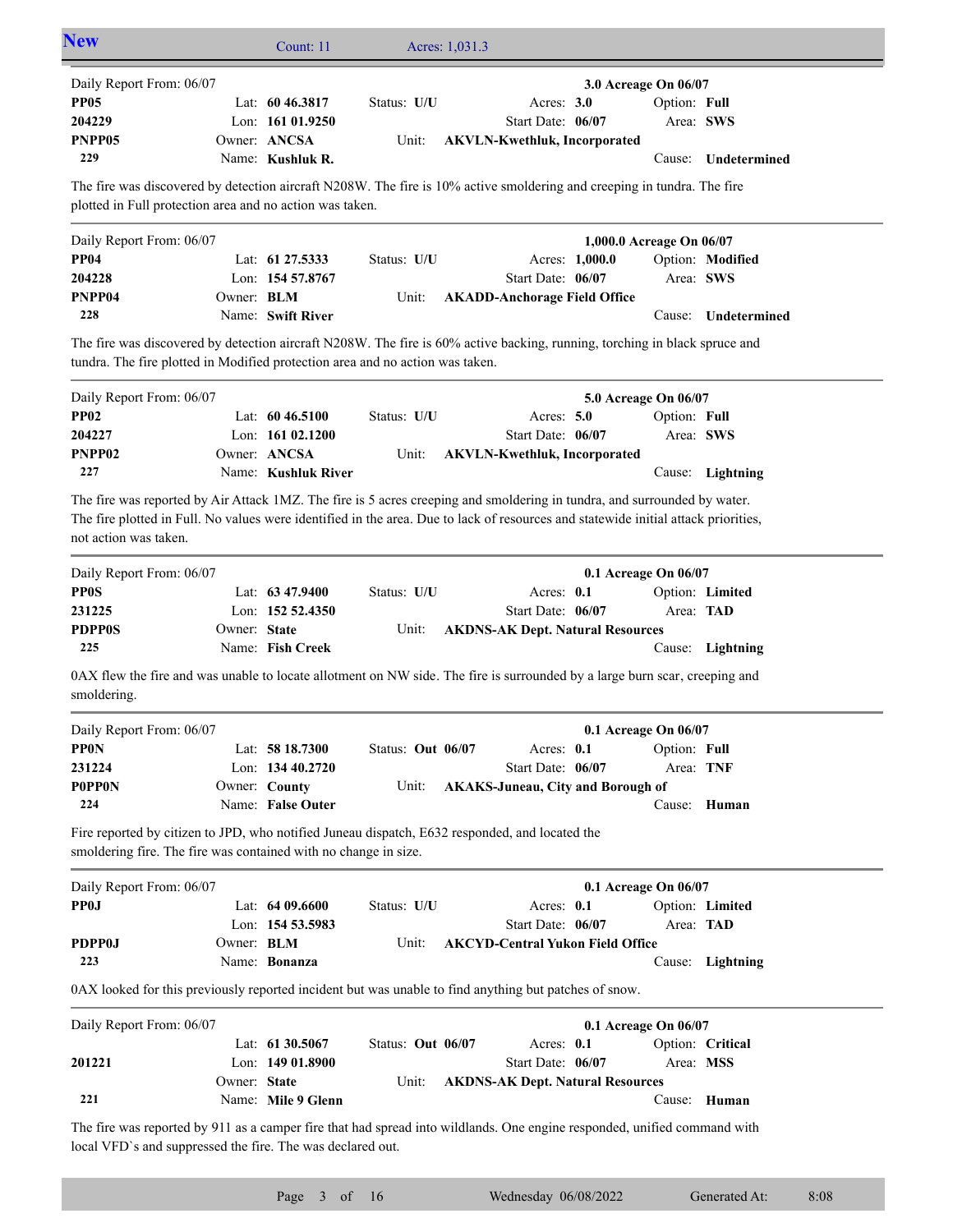| <b>New</b>                                                                                                                                                                                                                                                                                                                                                                                        |              | Count: 11             | Acres: 1,031.3 |                                                |                       |                  |
|---------------------------------------------------------------------------------------------------------------------------------------------------------------------------------------------------------------------------------------------------------------------------------------------------------------------------------------------------------------------------------------------------|--------------|-----------------------|----------------|------------------------------------------------|-----------------------|------------------|
| Daily Report From: 06/07                                                                                                                                                                                                                                                                                                                                                                          |              |                       |                |                                                | 10.0 Acreage On 06/07 |                  |
|                                                                                                                                                                                                                                                                                                                                                                                                   |              | Lat: 63 17,6033       | Status: U/U    | Acres: 10.0                                    |                       | Option: Modified |
| 204220                                                                                                                                                                                                                                                                                                                                                                                            |              | Lon: 154 44,0233      |                | Start Date: 06/07                              | Area: SWS             |                  |
|                                                                                                                                                                                                                                                                                                                                                                                                   | Owner: State |                       | Unit:          | <b>AKDNS-AK Dept. Natural Resources</b>        |                       |                  |
| 220                                                                                                                                                                                                                                                                                                                                                                                               |              | Name: Submarine Creek |                |                                                |                       | Cause: Lightning |
| The fire was reported by N376PA while enroute another incident. The fire was 6 acres, 80% active in black spruce, tundra and<br>mixed hardwoods, with Rank 3 fire behavior observed. The winds were out of the north at 5-10 mph. The fire plotted in<br>Modified. A mine is located 4 miles from the fire. T-52 and BD840 responded. T-52 was able to box the fire in and slow fire<br>movement. |              |                       |                |                                                |                       |                  |
| Daily Report From: 06/07                                                                                                                                                                                                                                                                                                                                                                          |              |                       |                |                                                | 2.8 Acreage On 06/07  |                  |
|                                                                                                                                                                                                                                                                                                                                                                                                   |              | Lat: 58 54.5750       | Status: U/U    | Acres: $2.8$                                   |                       | Option: Modified |
| 204219                                                                                                                                                                                                                                                                                                                                                                                            |              | Lon: 156 20.7030      |                | Start Date: 06/07                              | Area: SWS             |                  |
|                                                                                                                                                                                                                                                                                                                                                                                                   | Owner: State |                       | Unit:          | <b>AKDNS-AK Dept. Natural Resources</b>        |                       |                  |
| 219                                                                                                                                                                                                                                                                                                                                                                                               |              | Name: Pauls Creek     |                |                                                | Cause:                | Undetermined     |
| The fire was discovered by detection aircraft N208W on 6/6. The fire is 100% active creeping, backing in tundra. The fire<br>plotted in Modified protection area and no action was taken. Acreage was updated based on more current and accurate<br>mapping.                                                                                                                                      |              |                       |                |                                                |                       |                  |
| Daily Report From: 06/07                                                                                                                                                                                                                                                                                                                                                                          |              |                       |                |                                                | 10.0 Acreage On 06/07 |                  |
| PPZ3                                                                                                                                                                                                                                                                                                                                                                                              |              | Lat: $58\,43.4330$    | Status: U/U    | Acres: 10.0                                    |                       | Option: Limited  |
| 204218                                                                                                                                                                                                                                                                                                                                                                                            |              | Lon: 155 58.1170      |                | Start Date: 06/07                              | Area: SWS             |                  |
| PNPPZ3                                                                                                                                                                                                                                                                                                                                                                                            | Owner: NPS   |                       | Unit:          | <b>AKKAP-Katmai National Park and Preserve</b> |                       |                  |
| 218                                                                                                                                                                                                                                                                                                                                                                                               |              | Name: Idavain         |                |                                                |                       | Cause: Lightning |
| The fire was discovered by detection aircraft N208W on 6/6. The fire is 100% active creeping, smoldering and backing in<br>mixed hardwoods and brush. The fire plotted in Limited protection area; no values were identified in the area. No action was<br>taken.                                                                                                                                 |              |                       |                |                                                |                       |                  |
| Daily Report From: 06/07                                                                                                                                                                                                                                                                                                                                                                          |              |                       |                |                                                | 0.1 Acreage On 06/07  |                  |

| Daily Report From: 06/07 |                   |                      |             |                              | $0.1$ Acreage On $06/07$ |                     |
|--------------------------|-------------------|----------------------|-------------|------------------------------|--------------------------|---------------------|
| PPW4                     |                   | Lat: $5911.4080$     | Status: U/U | Acres: $0.1$                 |                          | Option: Modified    |
| 204217                   |                   | Lon: $15704.5530$    |             | Start Date: 06/07            | Area: SWS                |                     |
| PNPPW4                   | Owner: <b>BLM</b> |                      | Unit:       | AKADD-Anchorage Field Office |                          |                     |
| 217                      |                   | Name: Levelock Creek |             |                              |                          | Cause: Undetermined |

The fire was discovered by detection aircraft N208W on 6/6. The fire is 100% active creeping, smoldering in tundra and brush. The fire plotted in Modified protection area and no action was taken.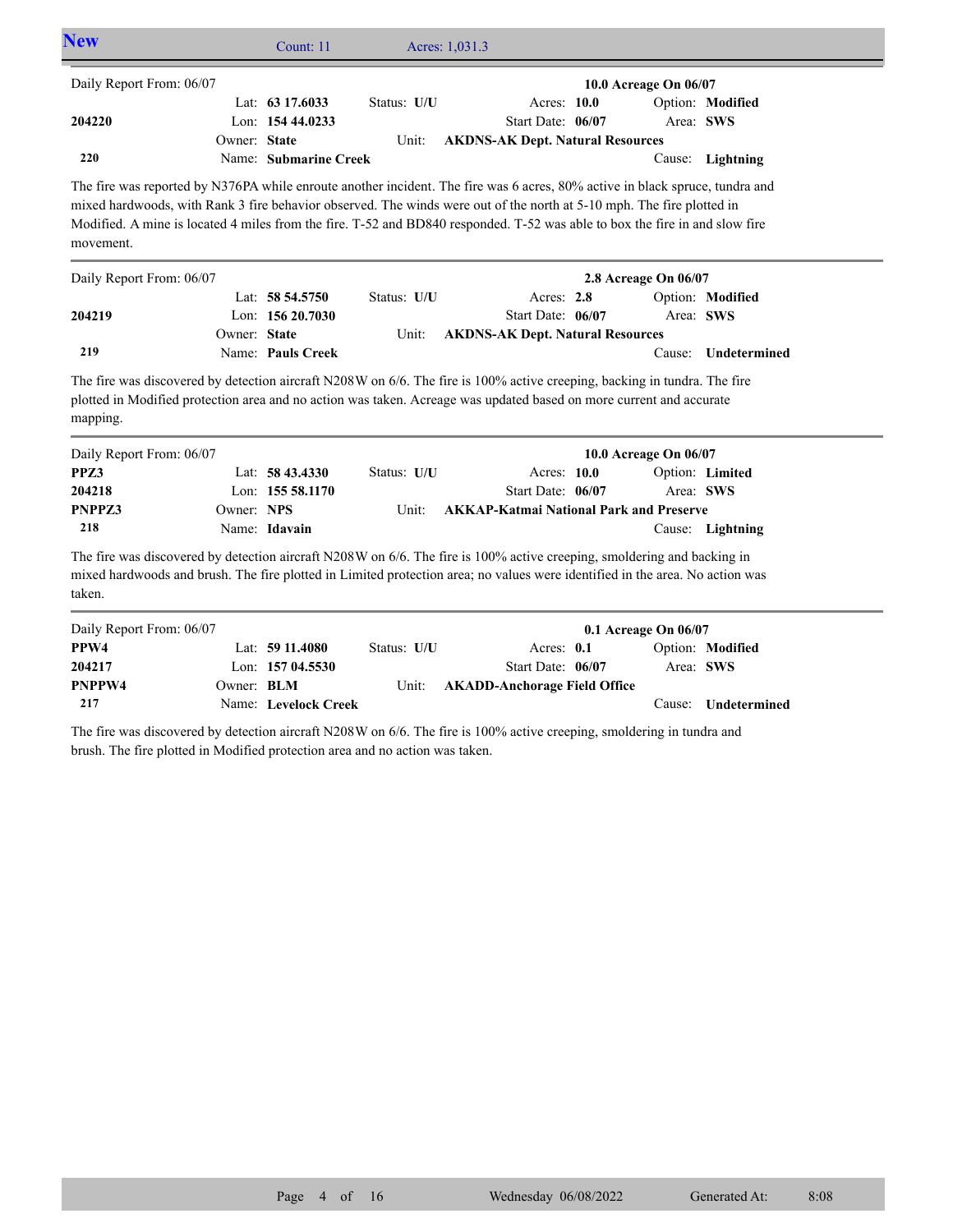| Staffed                                                                                                                                                                                             |              | Count: 7            | Acres: 35,895.7         |                                         |                | Acreage Change: 838.4          |                                     |
|-----------------------------------------------------------------------------------------------------------------------------------------------------------------------------------------------------|--------------|---------------------|-------------------------|-----------------------------------------|----------------|--------------------------------|-------------------------------------|
| Daily Report From: 06/07                                                                                                                                                                            |              |                     |                         |                                         |                |                                | 85.0 Acreage Change Since 06/06     |
| PPV3                                                                                                                                                                                                |              | Lat: $6209.2333$    | Status: S/U             | Acres: 115.0                            |                | Option: Full                   |                                     |
| 201213                                                                                                                                                                                              |              | Lon: 151 41.9667    | Personnel: 65           | Start Date: 06/06                       |                | Area: MSS                      |                                     |
| <b>PNPPV3</b>                                                                                                                                                                                       | Owner: State |                     | Unit:                   | <b>AKDNS-AK Dept. Natural Resources</b> |                |                                |                                     |
| 213                                                                                                                                                                                                 |              | Name: Kichatna      |                         |                                         |                |                                | Cause: Lightning                    |
|                                                                                                                                                                                                     |              |                     |                         |                                         |                |                                |                                     |
| LL with IC Gannett and Pioneer are off the line for the evening. 44 people on 213. White mountain RON Talkeetna. Will                                                                               |              |                     |                         |                                         |                |                                |                                     |
| shuttle them out in the morning. Will be monitoring south sat all night. Would like to have T540 with mud in the morning.                                                                           |              |                     |                         |                                         |                |                                |                                     |
| (This fire is being managed with 211 and 214.)                                                                                                                                                      |              |                     |                         |                                         |                |                                |                                     |
| Daily Report From: 06/07                                                                                                                                                                            |              |                     |                         |                                         |                | 7.0 Acreage Change Since 06/06 |                                     |
| PPU <sub>9</sub>                                                                                                                                                                                    |              | Lat: $5901.6300$    | Status: S/C             | Acres: 8.0                              |                | Option: Full                   |                                     |
| 204210                                                                                                                                                                                              |              | Lon: 157 38.4633    | Personnel: 4            | Start Date: 06/06                       |                | Area: SWS                      |                                     |
| PNPPU9                                                                                                                                                                                              | Owner: State |                     | Unit:                   | <b>AKDNS-AK Dept. Natural Resources</b> |                |                                |                                     |
| 210                                                                                                                                                                                                 |              | Name: Keefer Cutoff |                         |                                         |                |                                | Cause: Lightning                    |
|                                                                                                                                                                                                     |              |                     |                         |                                         |                |                                |                                     |
| The IC reported the fire to be 8 acres. Heat was still present, holding in birch. The IC reported the fire to be contained.<br>Personnel plan to grid the fire again in the next operational shift. |              |                     |                         |                                         |                |                                |                                     |
|                                                                                                                                                                                                     |              |                     |                         |                                         |                |                                |                                     |
| Daily Report From: 06/07                                                                                                                                                                            |              |                     |                         |                                         |                | 7.0 Acreage Change Since 06/06 |                                     |
| <b>PPV0</b>                                                                                                                                                                                         |              | Lat: $59\,17.1200$  | Status: S/U             | Acres: 13.0                             |                | Option: Full                   |                                     |
| 204208                                                                                                                                                                                              |              | Lon: 158 31.9020    | Personnel: 4            | Start Date: 06/06                       |                | Area: SWS                      |                                     |
| <b>PNPPV0</b>                                                                                                                                                                                       |              | Owner: ANCSA        | Unit:                   | <b>AKVLN-Aleknagik Natives, Limited</b> |                |                                |                                     |
| 208                                                                                                                                                                                                 |              | Name: Arcana Creek  |                         |                                         |                |                                | Cause: Lightning                    |
| The fire saw some growth on the northwest side of the fire. Fire personnel mapped the perimeter at 13 acres. The fire is                                                                            |              |                     |                         |                                         |                |                                |                                     |
| holding heat in the interior.                                                                                                                                                                       |              |                     |                         |                                         |                |                                |                                     |
|                                                                                                                                                                                                     |              |                     |                         |                                         |                |                                |                                     |
| Daily Report From: 06/07                                                                                                                                                                            |              |                     |                         |                                         |                | No Acreage Change Since 06/06  |                                     |
| PPM8                                                                                                                                                                                                |              | Lat: $63\,32.2167$  | Status: S/U             | Acres: 13.0                             |                |                                | Option: Modified                    |
| 204186                                                                                                                                                                                              |              | Lon: 153 36.2167    | Personnel: 30           | Start Date: 06/05                       |                | Area: SWS                      |                                     |
| PNPPM8                                                                                                                                                                                              | Owner: State |                     | Unit:                   | <b>AKDNS-AK Dept. Natural Resources</b> |                |                                |                                     |
| 186                                                                                                                                                                                                 |              | Name: Rungun Creek  |                         |                                         |                |                                | Cause: Lightning                    |
| Incident command transitioned 1355. The fire is 100% contained with some interior smoke identified. Fire personnel continue                                                                         |              |                     |                         |                                         |                |                                |                                     |
| to work on mop up operations.                                                                                                                                                                       |              |                     |                         |                                         |                |                                |                                     |
|                                                                                                                                                                                                     |              |                     |                         |                                         |                |                                |                                     |
| Daily Report From: 06/07                                                                                                                                                                            |              |                     |                         |                                         |                |                                | -4,056.0 Acreage Change Since 06/06 |
| PPM <sub>5</sub>                                                                                                                                                                                    |              | Lat: 63 40.6433     | Status: S/U             |                                         | Acres: 5,944.0 |                                | Option: Limited                     |
| 231185                                                                                                                                                                                              |              | Lon: 153 34.3383    | Personnel:<br><b>28</b> | Start Date: 06/05                       |                | Area: TAD                      |                                     |
| PDPPM5                                                                                                                                                                                              | Owner: State |                     | Unit:                   | <b>AKDNS-AK Dept. Natural Resources</b> |                |                                |                                     |
| 185                                                                                                                                                                                                 |              | Name: Hog Butte     |                         |                                         |                |                                | Cause: Lightning                    |
| Weather remained warm and dry today with winds out of the north northeast and temperatures in the high 70s with relative                                                                            |              |                     |                         |                                         |                |                                |                                     |
| humidity remaining low. This facilitated increased rate of spread to the south southwest. Estimates from the ground put fire                                                                        |              |                     |                         |                                         |                |                                |                                     |
| growth to 15000 acres, burning in tundra and black spruce. The east flank is burning actively and is approximately 3 miles                                                                          |              |                     |                         |                                         |                |                                |                                     |
| from the protected allotment. It has closed to within 1 3/4 miles of the southern allotment. The Midnight Sun IHC has                                                                               |              |                     |                         |                                         |                |                                |                                     |
| arrived and are fully engaged in constructing an indirect line. Allotment preparations will continue tomorrow and additional                                                                        |              |                     |                         |                                         |                |                                |                                     |
| scouting of the area surrounding the allotments.                                                                                                                                                    |              |                     |                         |                                         |                |                                |                                     |
|                                                                                                                                                                                                     |              |                     |                         |                                         |                |                                |                                     |
| Daily Report From: 06/07                                                                                                                                                                            |              |                     |                         |                                         |                |                                | -0.6 Acreage Change Since 06/06     |
| PPH9                                                                                                                                                                                                |              | Lat: 65 10.7383     | Status: S/U             | Acres: 6.7                              |                |                                | Option: Modified                    |
| 231181                                                                                                                                                                                              |              | Lon: 150 18.5467    | Personnel: 11           | Start Date: 06/04                       |                | Area: TAD                      |                                     |
| PDPPH9                                                                                                                                                                                              | Owner: State |                     | Unit:                   | <b>AKDNS-AK Dept. Natural Resources</b> |                |                                |                                     |
|                                                                                                                                                                                                     |              |                     |                         |                                         |                |                                |                                     |
| 181                                                                                                                                                                                                 |              | Name: Omega Creek   |                         |                                         |                |                                | Cause: Human                        |

the fire area located six pockets of heat. Tentative demobilization of 9 personnel is scheduled for 6/8 with the remaining personnel demobilizing on 6/9.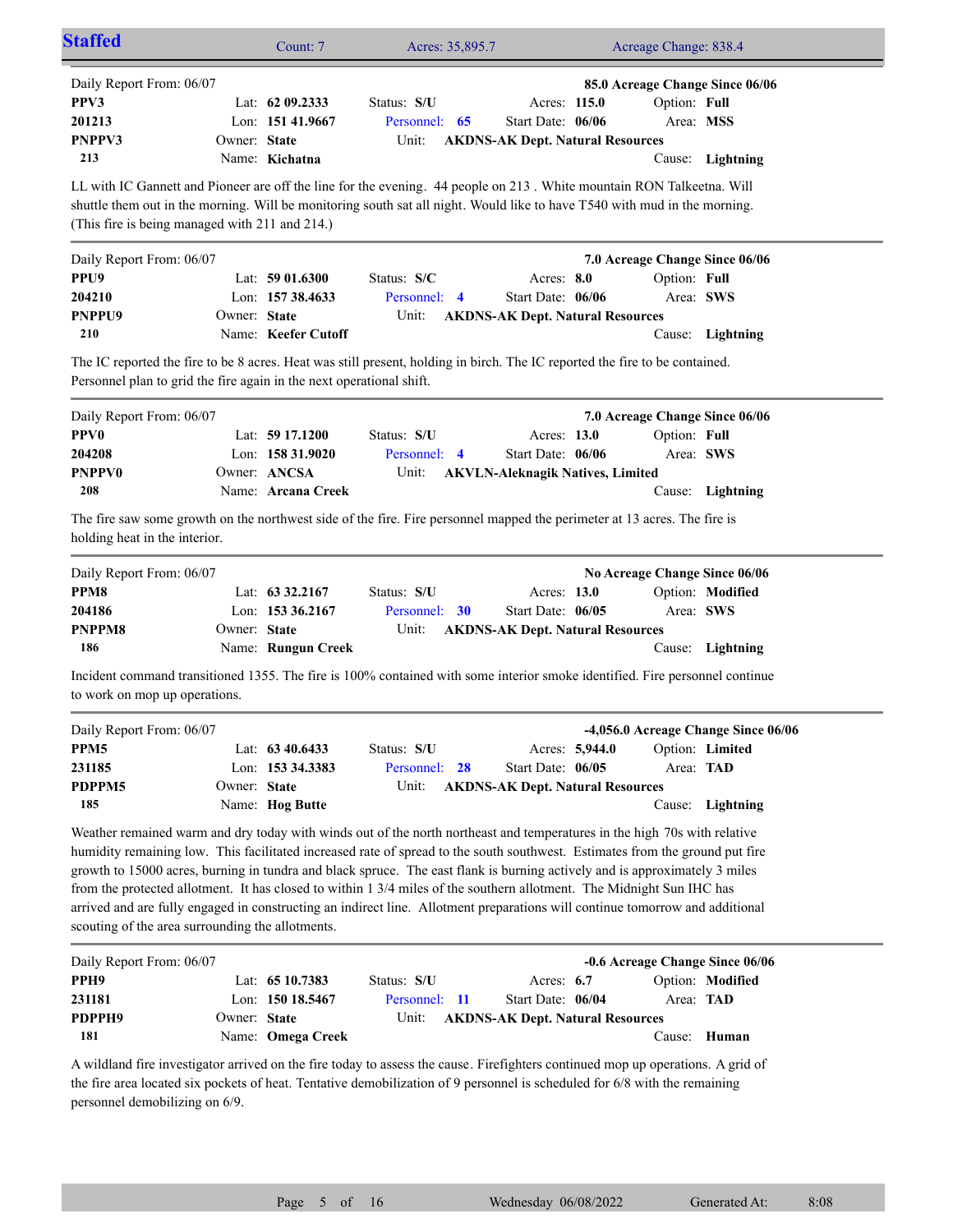| <b>Staffed</b>           | Count: 7           | Acres: 35,895.7 |                                                   |                 | Acreage Change: 838.4 |                                    |  |
|--------------------------|--------------------|-----------------|---------------------------------------------------|-----------------|-----------------------|------------------------------------|--|
| Daily Report From: 06/07 |                    |                 |                                                   |                 |                       | 4,796.0 Acreage Change Since 06/06 |  |
| PN6K                     | Lat: $62\,21.9483$ | Status: S/U     |                                                   | Acres: 29,796.0 | Option: Limited       |                                    |  |
| 232160                   | Lon: $16247.9633$  | Personnel: 46   | Start Date: 05/31                                 |                 | Area: GAD             |                                    |  |
| <b>PDPN6K</b>            | Owner: USFWS       | Unit:           | <b>AKYDR-Yukon Delta National Wildlife Refuge</b> |                 |                       |                                    |  |
| 160                      | Name: East Fork    |                 |                                                   |                 |                       | Cause: Lightning                   |  |

Fire behavior was extremely active again today with major wind-driven runs to the south and spotting across the Andreafsky River to the west.

At 1400 the fire spotted across the Andreafsky River and made a major run to the west. This caused a major change in strategy with the focus now on being protecting the villages of St Marys and Mountain Village. Smokejumpers and Chena IHC began preparations for the protection of these communities and the strategies that could be implemented. T Type 2 IMT was ordered.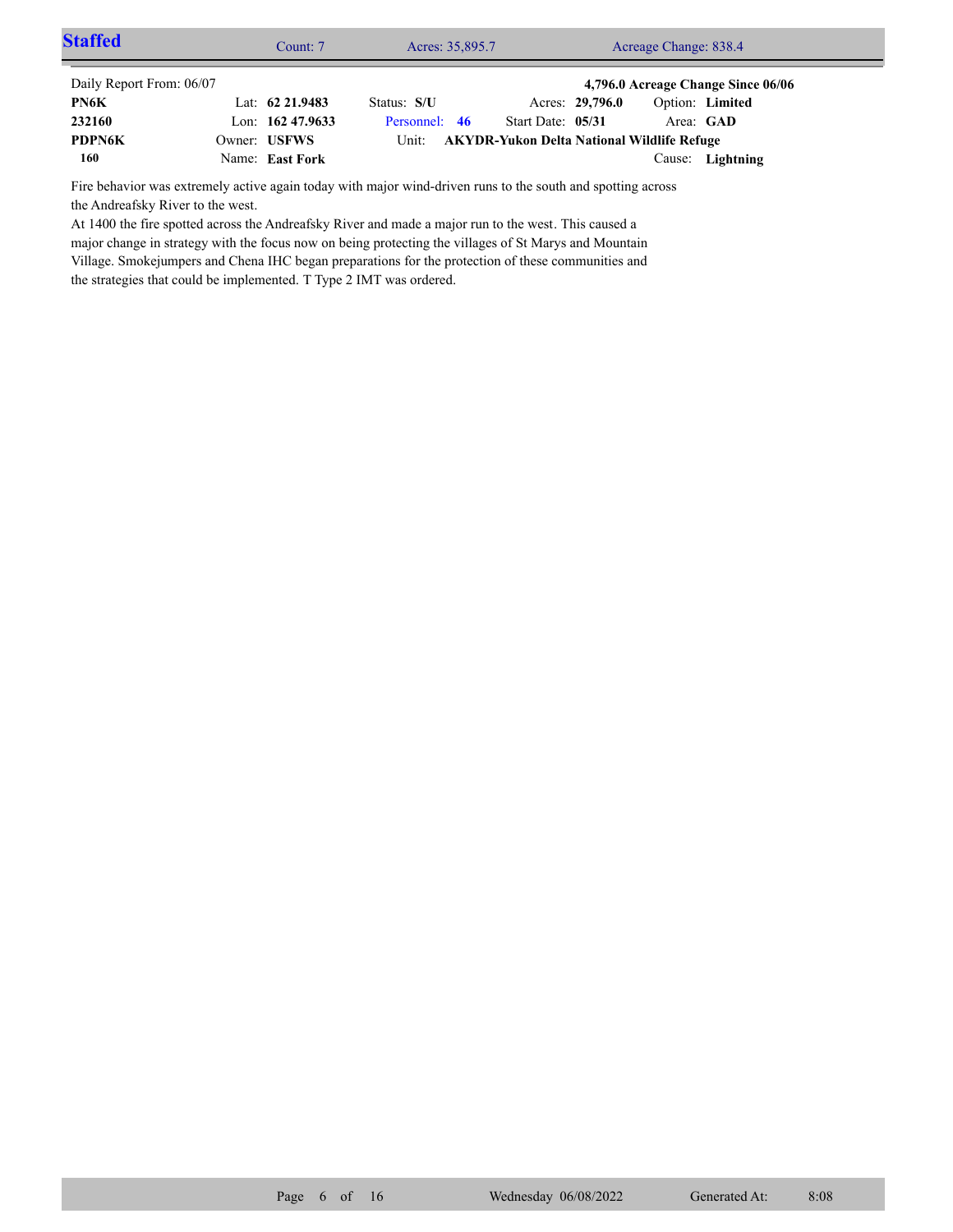| <b>Monitor</b>                                                  |              | Count: 56                           |             | Acres: 42,745.6                                                                                                                                                                                                     |                | Acreage Change: 11,285.0  |                               |
|-----------------------------------------------------------------|--------------|-------------------------------------|-------------|---------------------------------------------------------------------------------------------------------------------------------------------------------------------------------------------------------------------|----------------|---------------------------|-------------------------------|
| updated.                                                        |              |                                     |             | These fires are currently in monitor status. Monitoring schedules are based on defined timeframes, but are<br>dependent on available resources, and weather conditions. When monitoring occurs, information will be |                |                           |                               |
| Daily Report From: 06/07                                        |              |                                     |             |                                                                                                                                                                                                                     |                |                           | No Acreage Change Since 06/06 |
|                                                                 |              | Lat: $61\,01.1050$                  | Status: U/U |                                                                                                                                                                                                                     | Acres: 7,392.2 |                           | Option: Limited               |
| 204216                                                          |              | Lon: $15420.6600$                   |             | Start Date: 06/06                                                                                                                                                                                                   |                | Area: SWS                 |                               |
|                                                                 | Owner: State |                                     | Unit:       | <b>AKDNS-AK Dept. Natural Resources</b>                                                                                                                                                                             |                |                           |                               |
| 216                                                             |              | Name: Telaquana River               |             |                                                                                                                                                                                                                     |                |                           | Cause: Lightning              |
| Acreage was updated based on more current and accurate mapping. |              |                                     |             |                                                                                                                                                                                                                     |                |                           |                               |
| Last Report: 06/06                                              |              |                                     |             |                                                                                                                                                                                                                     |                | 1.0 Acreage On 06/06      |                               |
| PPV <sub>2</sub>                                                |              | Lat: 62 05.3683                     | Status: U/U | Acres: $1.0$                                                                                                                                                                                                        |                | Option: Full              |                               |
|                                                                 |              | Lon: 163 45.4983                    |             | Start Date: 06/06                                                                                                                                                                                                   |                |                           | Area: GAD                     |
|                                                                 |              | Owner: ANCSA                        | Unit:       | <b>AKVLN-Azachorok, Incorporated</b>                                                                                                                                                                                |                |                           |                               |
| 215                                                             |              | Name: Mountain Village Dump         |             |                                                                                                                                                                                                                     |                |                           | Cause: Human                  |
| Daily Report From: 06/07                                        |              |                                     |             |                                                                                                                                                                                                                     |                |                           | No Acreage Change Since 06/06 |
| <b>PP00</b>                                                     |              | Lat: 62 15.0300                     | Status: U/U | Acres: 0.5                                                                                                                                                                                                          |                | Option: Full              |                               |
| 201214                                                          |              | Lon: $15021.4100$                   |             | Start Date: 06/06                                                                                                                                                                                                   |                | Area: MSS                 |                               |
|                                                                 | Owner: State |                                     | Unit:       | <b>AKDNS-AK Dept. Natural Resources</b>                                                                                                                                                                             |                |                           |                               |
| 214                                                             |              | Name: Treasure Creek                |             |                                                                                                                                                                                                                     |                | Cause:                    | Undetermined                  |
| No Night Report                                                 |              |                                     |             |                                                                                                                                                                                                                     |                |                           |                               |
| Daily Report From: 06/07                                        |              |                                     |             |                                                                                                                                                                                                                     |                |                           | No Acreage Change Since 06/06 |
|                                                                 |              | Lat: $61\,39.1750$                  | Status: U/C | Acres: 0.1                                                                                                                                                                                                          |                |                           | Option: Critical              |
| 201212                                                          |              | Lon: $14930.7130$                   |             | Start Date: 06/06                                                                                                                                                                                                   |                | Area: MSS                 |                               |
|                                                                 |              | Owner: Private                      | Unit:       | <b>AKPRI-Private</b>                                                                                                                                                                                                |                |                           |                               |
| 212                                                             |              | Name: Solitude                      |             |                                                                                                                                                                                                                     |                |                           | Cause: Human                  |
| No Night Report                                                 |              |                                     |             |                                                                                                                                                                                                                     |                |                           |                               |
| Daily Report From: 06/07                                        |              |                                     |             |                                                                                                                                                                                                                     |                |                           | No Acreage Change Since 06/06 |
| <b>PP0Z</b>                                                     |              | Lat: 62 13.1300                     | Status: U/U | Acres: 5.0                                                                                                                                                                                                          |                |                           | Option: Modified              |
| 201211                                                          |              | Lon: 150 55.3900                    |             | Start Date: 06/06                                                                                                                                                                                                   |                | Area: MSS                 |                               |
| 211                                                             | Owner: State | Name: Chelatna One                  | Unit:       | <b>AKDNS-AK Dept. Natural Resources</b>                                                                                                                                                                             |                |                           |                               |
| No Night Report                                                 |              |                                     |             |                                                                                                                                                                                                                     |                |                           | Cause: Lightning              |
|                                                                 |              |                                     |             |                                                                                                                                                                                                                     |                |                           |                               |
| Last Report: 06/06                                              |              |                                     |             |                                                                                                                                                                                                                     |                | 0.5 Acreage On 06/06      |                               |
| PPV1<br>204209                                                  |              | Lat: 59 20.8830<br>Lon: 157 40.9820 | Status: U/U | Acres: $0.5$<br>Start Date: 06/06                                                                                                                                                                                   |                | Option: Full<br>Area: SWS |                               |
| PNPPV1                                                          |              | Owner: ANCSA                        | Unit:       | <b>AKVLN-Ekwok Natives Limited</b>                                                                                                                                                                                  |                |                           |                               |
| 209                                                             |              | Name: Koklong River                 |             |                                                                                                                                                                                                                     |                |                           | Cause: Lightning              |
|                                                                 |              |                                     |             |                                                                                                                                                                                                                     |                |                           |                               |
| Last Report: 06/06                                              |              |                                     |             |                                                                                                                                                                                                                     |                | 0.1 Acreage On 06/06      |                               |
| 204207                                                          |              | Lat: 60 29.0683<br>Lon: 158 31.9183 | Status: U/U | Acres: 0.1<br>Start Date: 06/06                                                                                                                                                                                     |                | Area: SWS                 | Option: Limited               |
|                                                                 | Owner: State |                                     | Unit:       | <b>AKDNS-AK Dept. Natural Resources</b>                                                                                                                                                                             |                |                           |                               |
|                                                                 |              |                                     |             |                                                                                                                                                                                                                     |                |                           |                               |

Name: **Maka Creek**

**207**

Cause: **Lightning**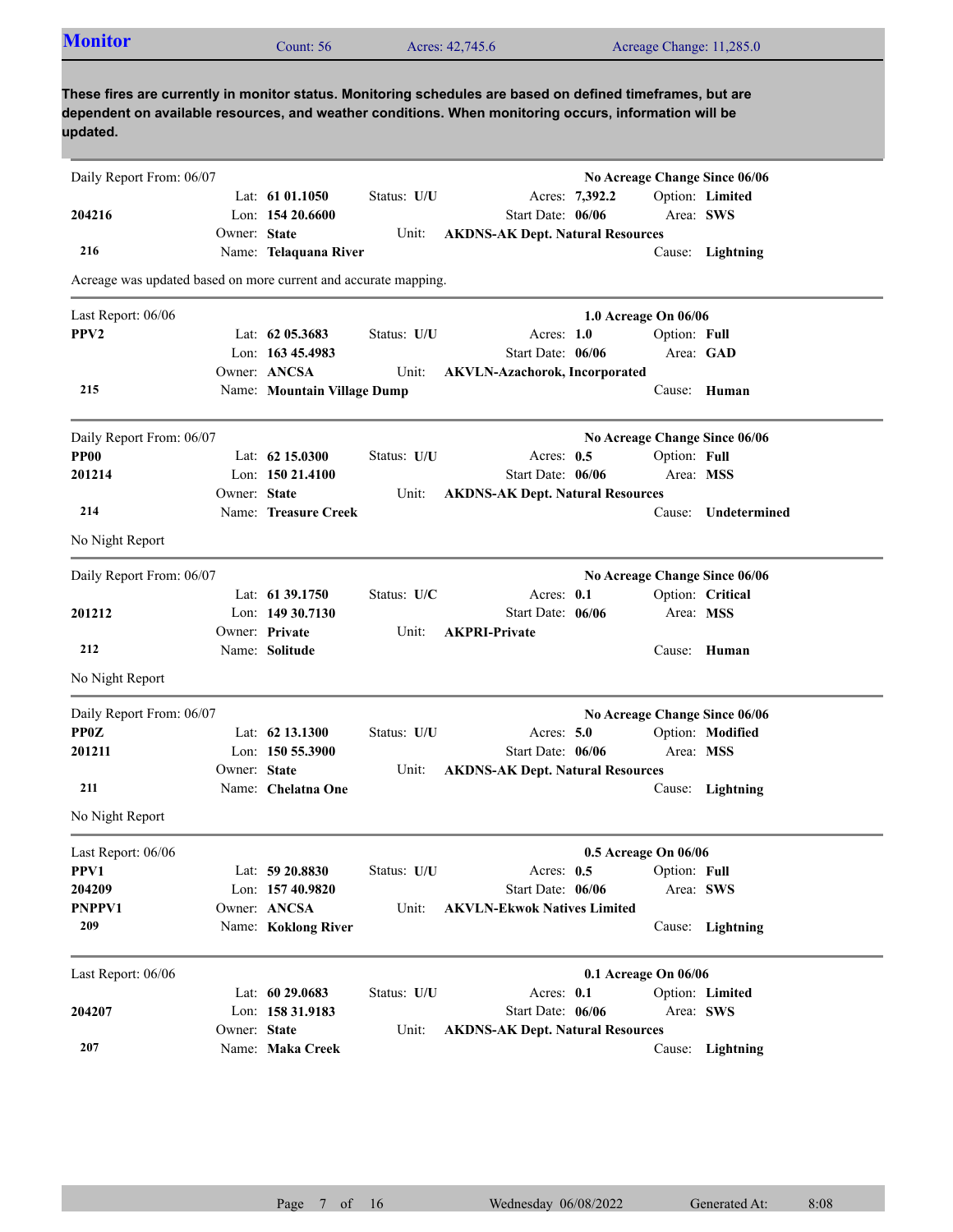| These fires are currently in monitor status. Monitoring schedules are based on defined timeframes, but are<br>dependent on available resources, and weather conditions. When monitoring occurs, information will be<br>updated.<br>2,000.0 Acreage Change Since 06/06<br>Daily Report From: 06/07<br>Option: Limited<br>Lat: $61\,34.2167$<br>Status: U/U<br>Acres: 4,000.0<br>204206<br>Lon: $15800.3833$<br>Start Date: 06/06<br>Area: SWS<br>Owner: State<br><b>AKDNS-AK Dept. Natural Resources</b><br>Unit:<br>206<br>Name: Aghaluk Mountain<br>Cause: Lightning<br>The fire was flown by N208W and reported to be backing, running and torching with 5-10 foot flame lengths observed. The<br>fire showed significant growth increasing to 4000 acres.<br>Last Report: 06/06<br>0.5 Acreage On 06/06<br>Lat: $59\,56.8000$<br>Status: U/U<br>Acres: $0.5$<br>Option: Full<br>Lon: $15516.2000$<br>Start Date: 06/06<br>Area: SWS<br>204205<br>Owner: State<br>Unit:<br><b>AKDNS-AK Dept. Natural Resources</b><br>205<br>Name: Upper Talarik<br>Cause: Lightning<br>Last Report: 06/06<br>0.1 Acreage On 06/06<br>PPT <sub>6</sub><br>Lat: $59\,57.4170$<br>Status: $U/C$<br>Acres: $0.1$<br>Option: Critical<br>Start Date: 06/06<br>203204<br>Lon: $15143.4950$<br>Area: <b>KKS</b><br>PNPPT6<br><b>AKPRI-Private</b><br>Owner: Private<br>Unit:<br>204<br>Name: Sunshine Dr<br>Cause: Human<br>Last Report: 06/06<br>0.1 Acreage On 06/06<br>PPT7<br>Lat: $59\,57.2110$<br>Status: $U/C$<br>Acres: $0.1$<br>Option: Critical<br>203203<br>Lon: 151 43.4980<br>Start Date: 06/06<br>Area: KKS<br>PNPPT7<br>Owner: Private<br><b>AKPRI-Private</b><br>Unit:<br>203<br>Name: Tim<br>Cause: Human<br>418.3 Acreage Change Since 06/06<br>Daily Report From: 06/07 |  |
|------------------------------------------------------------------------------------------------------------------------------------------------------------------------------------------------------------------------------------------------------------------------------------------------------------------------------------------------------------------------------------------------------------------------------------------------------------------------------------------------------------------------------------------------------------------------------------------------------------------------------------------------------------------------------------------------------------------------------------------------------------------------------------------------------------------------------------------------------------------------------------------------------------------------------------------------------------------------------------------------------------------------------------------------------------------------------------------------------------------------------------------------------------------------------------------------------------------------------------------------------------------------------------------------------------------------------------------------------------------------------------------------------------------------------------------------------------------------------------------------------------------------------------------------------------------------------------------------------------------------------------------------------------------------------------------------------------------------------------------------------------------------|--|
|                                                                                                                                                                                                                                                                                                                                                                                                                                                                                                                                                                                                                                                                                                                                                                                                                                                                                                                                                                                                                                                                                                                                                                                                                                                                                                                                                                                                                                                                                                                                                                                                                                                                                                                                                                        |  |
|                                                                                                                                                                                                                                                                                                                                                                                                                                                                                                                                                                                                                                                                                                                                                                                                                                                                                                                                                                                                                                                                                                                                                                                                                                                                                                                                                                                                                                                                                                                                                                                                                                                                                                                                                                        |  |
|                                                                                                                                                                                                                                                                                                                                                                                                                                                                                                                                                                                                                                                                                                                                                                                                                                                                                                                                                                                                                                                                                                                                                                                                                                                                                                                                                                                                                                                                                                                                                                                                                                                                                                                                                                        |  |
|                                                                                                                                                                                                                                                                                                                                                                                                                                                                                                                                                                                                                                                                                                                                                                                                                                                                                                                                                                                                                                                                                                                                                                                                                                                                                                                                                                                                                                                                                                                                                                                                                                                                                                                                                                        |  |
|                                                                                                                                                                                                                                                                                                                                                                                                                                                                                                                                                                                                                                                                                                                                                                                                                                                                                                                                                                                                                                                                                                                                                                                                                                                                                                                                                                                                                                                                                                                                                                                                                                                                                                                                                                        |  |
|                                                                                                                                                                                                                                                                                                                                                                                                                                                                                                                                                                                                                                                                                                                                                                                                                                                                                                                                                                                                                                                                                                                                                                                                                                                                                                                                                                                                                                                                                                                                                                                                                                                                                                                                                                        |  |
|                                                                                                                                                                                                                                                                                                                                                                                                                                                                                                                                                                                                                                                                                                                                                                                                                                                                                                                                                                                                                                                                                                                                                                                                                                                                                                                                                                                                                                                                                                                                                                                                                                                                                                                                                                        |  |
|                                                                                                                                                                                                                                                                                                                                                                                                                                                                                                                                                                                                                                                                                                                                                                                                                                                                                                                                                                                                                                                                                                                                                                                                                                                                                                                                                                                                                                                                                                                                                                                                                                                                                                                                                                        |  |
|                                                                                                                                                                                                                                                                                                                                                                                                                                                                                                                                                                                                                                                                                                                                                                                                                                                                                                                                                                                                                                                                                                                                                                                                                                                                                                                                                                                                                                                                                                                                                                                                                                                                                                                                                                        |  |
|                                                                                                                                                                                                                                                                                                                                                                                                                                                                                                                                                                                                                                                                                                                                                                                                                                                                                                                                                                                                                                                                                                                                                                                                                                                                                                                                                                                                                                                                                                                                                                                                                                                                                                                                                                        |  |
|                                                                                                                                                                                                                                                                                                                                                                                                                                                                                                                                                                                                                                                                                                                                                                                                                                                                                                                                                                                                                                                                                                                                                                                                                                                                                                                                                                                                                                                                                                                                                                                                                                                                                                                                                                        |  |
|                                                                                                                                                                                                                                                                                                                                                                                                                                                                                                                                                                                                                                                                                                                                                                                                                                                                                                                                                                                                                                                                                                                                                                                                                                                                                                                                                                                                                                                                                                                                                                                                                                                                                                                                                                        |  |
|                                                                                                                                                                                                                                                                                                                                                                                                                                                                                                                                                                                                                                                                                                                                                                                                                                                                                                                                                                                                                                                                                                                                                                                                                                                                                                                                                                                                                                                                                                                                                                                                                                                                                                                                                                        |  |
|                                                                                                                                                                                                                                                                                                                                                                                                                                                                                                                                                                                                                                                                                                                                                                                                                                                                                                                                                                                                                                                                                                                                                                                                                                                                                                                                                                                                                                                                                                                                                                                                                                                                                                                                                                        |  |
|                                                                                                                                                                                                                                                                                                                                                                                                                                                                                                                                                                                                                                                                                                                                                                                                                                                                                                                                                                                                                                                                                                                                                                                                                                                                                                                                                                                                                                                                                                                                                                                                                                                                                                                                                                        |  |
|                                                                                                                                                                                                                                                                                                                                                                                                                                                                                                                                                                                                                                                                                                                                                                                                                                                                                                                                                                                                                                                                                                                                                                                                                                                                                                                                                                                                                                                                                                                                                                                                                                                                                                                                                                        |  |
|                                                                                                                                                                                                                                                                                                                                                                                                                                                                                                                                                                                                                                                                                                                                                                                                                                                                                                                                                                                                                                                                                                                                                                                                                                                                                                                                                                                                                                                                                                                                                                                                                                                                                                                                                                        |  |
|                                                                                                                                                                                                                                                                                                                                                                                                                                                                                                                                                                                                                                                                                                                                                                                                                                                                                                                                                                                                                                                                                                                                                                                                                                                                                                                                                                                                                                                                                                                                                                                                                                                                                                                                                                        |  |
|                                                                                                                                                                                                                                                                                                                                                                                                                                                                                                                                                                                                                                                                                                                                                                                                                                                                                                                                                                                                                                                                                                                                                                                                                                                                                                                                                                                                                                                                                                                                                                                                                                                                                                                                                                        |  |
|                                                                                                                                                                                                                                                                                                                                                                                                                                                                                                                                                                                                                                                                                                                                                                                                                                                                                                                                                                                                                                                                                                                                                                                                                                                                                                                                                                                                                                                                                                                                                                                                                                                                                                                                                                        |  |
|                                                                                                                                                                                                                                                                                                                                                                                                                                                                                                                                                                                                                                                                                                                                                                                                                                                                                                                                                                                                                                                                                                                                                                                                                                                                                                                                                                                                                                                                                                                                                                                                                                                                                                                                                                        |  |
|                                                                                                                                                                                                                                                                                                                                                                                                                                                                                                                                                                                                                                                                                                                                                                                                                                                                                                                                                                                                                                                                                                                                                                                                                                                                                                                                                                                                                                                                                                                                                                                                                                                                                                                                                                        |  |
|                                                                                                                                                                                                                                                                                                                                                                                                                                                                                                                                                                                                                                                                                                                                                                                                                                                                                                                                                                                                                                                                                                                                                                                                                                                                                                                                                                                                                                                                                                                                                                                                                                                                                                                                                                        |  |
| Lat: 62 44.1550<br>Status: U/U<br>Acres: 500.0<br>Option: Modified                                                                                                                                                                                                                                                                                                                                                                                                                                                                                                                                                                                                                                                                                                                                                                                                                                                                                                                                                                                                                                                                                                                                                                                                                                                                                                                                                                                                                                                                                                                                                                                                                                                                                                     |  |
| Lon: 156 35.7450<br>Start Date: 06/06<br>Area: SWS<br>204202                                                                                                                                                                                                                                                                                                                                                                                                                                                                                                                                                                                                                                                                                                                                                                                                                                                                                                                                                                                                                                                                                                                                                                                                                                                                                                                                                                                                                                                                                                                                                                                                                                                                                                           |  |
| Owner: State<br>Unit:<br><b>AKDNS-AK Dept. Natural Resources</b>                                                                                                                                                                                                                                                                                                                                                                                                                                                                                                                                                                                                                                                                                                                                                                                                                                                                                                                                                                                                                                                                                                                                                                                                                                                                                                                                                                                                                                                                                                                                                                                                                                                                                                       |  |
| 202<br>Name: Fourth of July Creek<br>Cause: Lightning                                                                                                                                                                                                                                                                                                                                                                                                                                                                                                                                                                                                                                                                                                                                                                                                                                                                                                                                                                                                                                                                                                                                                                                                                                                                                                                                                                                                                                                                                                                                                                                                                                                                                                                  |  |
| The fire was flown by N208W who reported the fire as 500 acres with a 50% active perimeter. The fire was backing and<br>running with single and group torching observed at the head.                                                                                                                                                                                                                                                                                                                                                                                                                                                                                                                                                                                                                                                                                                                                                                                                                                                                                                                                                                                                                                                                                                                                                                                                                                                                                                                                                                                                                                                                                                                                                                                   |  |
| Daily Report From: 06/07<br>9.9 Acreage Change Since 06/06                                                                                                                                                                                                                                                                                                                                                                                                                                                                                                                                                                                                                                                                                                                                                                                                                                                                                                                                                                                                                                                                                                                                                                                                                                                                                                                                                                                                                                                                                                                                                                                                                                                                                                             |  |
| Option: Full<br>Lat: 58 56.4530<br>Status: U/U<br>Acres: 10.0                                                                                                                                                                                                                                                                                                                                                                                                                                                                                                                                                                                                                                                                                                                                                                                                                                                                                                                                                                                                                                                                                                                                                                                                                                                                                                                                                                                                                                                                                                                                                                                                                                                                                                          |  |
| Lon: 159 57.6550<br>Start Date: 06/06<br>Area: SWS<br>204201                                                                                                                                                                                                                                                                                                                                                                                                                                                                                                                                                                                                                                                                                                                                                                                                                                                                                                                                                                                                                                                                                                                                                                                                                                                                                                                                                                                                                                                                                                                                                                                                                                                                                                           |  |
| Owner: USFWS<br><b>AKTGR-Togiak National Wildlife Refuge</b><br>Unit:                                                                                                                                                                                                                                                                                                                                                                                                                                                                                                                                                                                                                                                                                                                                                                                                                                                                                                                                                                                                                                                                                                                                                                                                                                                                                                                                                                                                                                                                                                                                                                                                                                                                                                  |  |
| 201<br>Name: Togiak<br>Cause: Lightning                                                                                                                                                                                                                                                                                                                                                                                                                                                                                                                                                                                                                                                                                                                                                                                                                                                                                                                                                                                                                                                                                                                                                                                                                                                                                                                                                                                                                                                                                                                                                                                                                                                                                                                                |  |
| No Night Report                                                                                                                                                                                                                                                                                                                                                                                                                                                                                                                                                                                                                                                                                                                                                                                                                                                                                                                                                                                                                                                                                                                                                                                                                                                                                                                                                                                                                                                                                                                                                                                                                                                                                                                                                        |  |

| Daily Report From: 06/07 |              |                    |             |                                         | 828.0 Acreage Change Since 06/06 |           |                  |  |
|--------------------------|--------------|--------------------|-------------|-----------------------------------------|----------------------------------|-----------|------------------|--|
|                          |              | Lat: $59\,45.0667$ | Status: U/U |                                         | Acres: 1,000.0                   |           | Option: Limited  |  |
| 204200                   |              | Lon: $15813.5000$  |             | Start Date: $06/06$                     |                                  | Area: SWS |                  |  |
|                          | Owner: State |                    | Unit:       | <b>AKDNS-AK Dept. Natural Resources</b> |                                  |           |                  |  |
| 200                      |              | Name: Kokwok       |             |                                         |                                  |           | Cause: Lightning |  |

Acreage was updated based on more current and accurate mapping.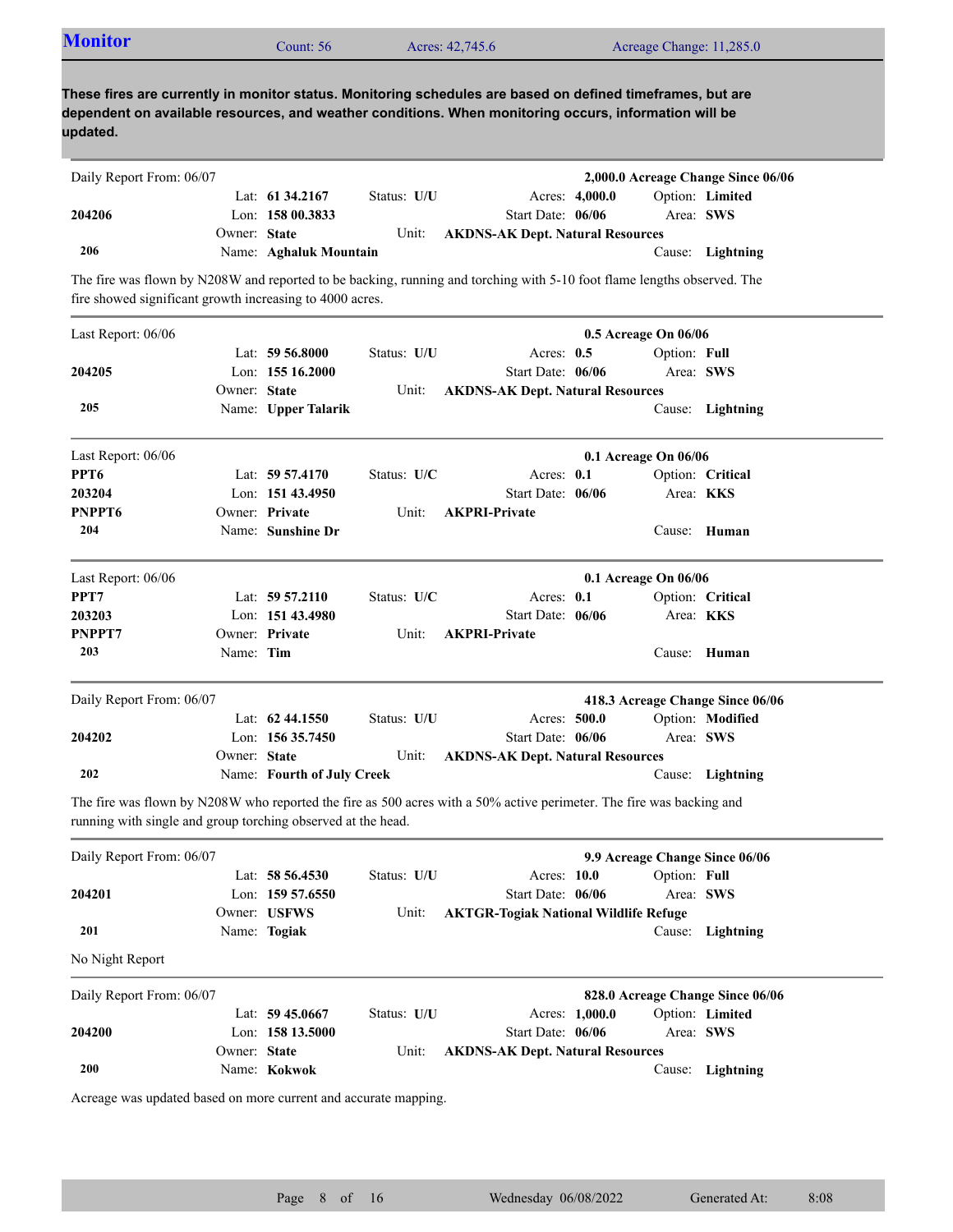| <b>Monitor</b>                                                  |                   | Count: 56             |                           | Acres: 42,745.6                                                                                                                                                                                                         |                       | Acreage Change: 11,285.0                                                                   |  |
|-----------------------------------------------------------------|-------------------|-----------------------|---------------------------|-------------------------------------------------------------------------------------------------------------------------------------------------------------------------------------------------------------------------|-----------------------|--------------------------------------------------------------------------------------------|--|
| updated.                                                        |                   |                       |                           | These fires are currently in monitor status. Monitoring schedules are based on defined timeframes, but are<br>dependent on available resources, and weather conditions. When monitoring occurs, information will be     |                       |                                                                                            |  |
| Daily Report From: 06/07                                        |                   |                       |                           |                                                                                                                                                                                                                         |                       | No Acreage Change Since 06/05                                                              |  |
|                                                                 |                   | Lat: 61 34.7770       | Status: U/U               | Acres: $2.0$                                                                                                                                                                                                            |                       | Option: Limited                                                                            |  |
| 204198                                                          |                   | Lon: 156 00.7260      |                           | Start Date: 06/05                                                                                                                                                                                                       |                       | Area: SWS                                                                                  |  |
|                                                                 | Owner: BLM        |                       | Unit:                     | <b>AKADD-Anchorage Field Office</b>                                                                                                                                                                                     |                       |                                                                                            |  |
| 198                                                             |                   | Name: Stony River     |                           |                                                                                                                                                                                                                         |                       | Cause: Lightning                                                                           |  |
|                                                                 |                   |                       |                           | The fire was flown by N208W who reported the fire 100% active, backing, creeping and running.                                                                                                                           |                       |                                                                                            |  |
| Daily Report From: 06/07                                        |                   |                       |                           |                                                                                                                                                                                                                         |                       | No Acreage Change Since 06/05                                                              |  |
|                                                                 |                   | Lat: $61\,34.5520$    | Status: U/U               | Acres: $3.0$                                                                                                                                                                                                            |                       | Option: Limited                                                                            |  |
| 204197                                                          |                   | Lon: 155 51.0000      |                           | Start Date: 06/05                                                                                                                                                                                                       |                       | Area: SWS                                                                                  |  |
|                                                                 | Owner: <b>BLM</b> |                       | Unit:                     | <b>AKADD-Anchorage Field Office</b>                                                                                                                                                                                     |                       |                                                                                            |  |
| 197                                                             |                   | Name: Gagaryah River  |                           |                                                                                                                                                                                                                         |                       | Cause: Lightning                                                                           |  |
|                                                                 |                   |                       |                           | The fire was flown by N208W who reported the fire 100% active, backing, creeping and running.                                                                                                                           |                       |                                                                                            |  |
| Daily Report From: 06/07                                        |                   |                       |                           |                                                                                                                                                                                                                         |                       | No Acreage Change Since 06/05                                                              |  |
|                                                                 |                   | Lat: $60\,33.7470$    | Status: U/U               | Acres: 74.1                                                                                                                                                                                                             |                       | Option: Limited                                                                            |  |
| 204193                                                          |                   | Lon: $15645.9050$     |                           | Start Date: 06/05                                                                                                                                                                                                       |                       | Area: SWS                                                                                  |  |
|                                                                 | Owner: State      |                       | Unit:                     | <b>AKDNS-AK Dept. Natural Resources</b>                                                                                                                                                                                 |                       |                                                                                            |  |
| 193                                                             |                   | Name: Cabin Creek     |                           |                                                                                                                                                                                                                         |                       | Cause: Lightning                                                                           |  |
| Acreage was updated based on more current and accurate mapping. |                   |                       |                           |                                                                                                                                                                                                                         |                       |                                                                                            |  |
| Last Report: 06/06                                              |                   |                       |                           |                                                                                                                                                                                                                         |                       | No Acreage Change Since 06/05                                                              |  |
|                                                                 |                   | Lat: 64 07.5180       | Status: U/C               | Acres: $1.6$                                                                                                                                                                                                            |                       | Option: Critical                                                                           |  |
| 212192                                                          |                   | Lon: $14542.1850$     |                           | Start Date: 06/05                                                                                                                                                                                                       |                       | Area: DAS                                                                                  |  |
|                                                                 |                   | Owner: Private        | Unit:                     | <b>AKPRI-Private</b>                                                                                                                                                                                                    |                       |                                                                                            |  |
| 192                                                             |                   | Name: New Hope Rd     |                           |                                                                                                                                                                                                                         |                       | Cause: Human                                                                               |  |
|                                                                 |                   |                       |                           |                                                                                                                                                                                                                         |                       |                                                                                            |  |
| Last Report: 06/06                                              |                   |                       |                           |                                                                                                                                                                                                                         |                       | 0.2 Acreage Change Since 06/05                                                             |  |
| PPN7                                                            |                   | Lat: 63 38.3334       | Status: U/U               | Acres: 0.3                                                                                                                                                                                                              |                       | Option: Limited                                                                            |  |
|                                                                 |                   | Lon: 149 12.3720      |                           | Start Date: 06/05                                                                                                                                                                                                       |                       | Area: TAD                                                                                  |  |
| PDPPN7                                                          | Owner: NPS        |                       | Unit:                     | <b>AKDEP-Denali National Park and Preserve</b>                                                                                                                                                                          |                       |                                                                                            |  |
| 191                                                             |                   | Name: Savage Jenny    |                           |                                                                                                                                                                                                                         |                       | Cause: Lightning                                                                           |  |
| Daily Report From: 06/07                                        |                   |                       |                           |                                                                                                                                                                                                                         |                       | No Acreage Change Since 06/05                                                              |  |
| PPN3                                                            |                   | Lat: 61 32.1967       | Status: U/U               | Acres: 526.0                                                                                                                                                                                                            |                       | Option: Limited                                                                            |  |
| 204190                                                          |                   | Lon: 155 04.6017      |                           | Start Date: 06/05                                                                                                                                                                                                       |                       | Area: SWS                                                                                  |  |
| PNPPN3                                                          | Owner: BLM        |                       | Unit:                     | <b>AKADD-Anchorage Field Office</b>                                                                                                                                                                                     |                       |                                                                                            |  |
| 190                                                             |                   | Name: South Lime Lake |                           |                                                                                                                                                                                                                         |                       | Cause: Lightning                                                                           |  |
|                                                                 |                   |                       |                           | The fire was flown by N208W who reported a 20% active perimeter, smoldering, creeping and backing. The north perimeter<br>near the allotment appeared cold with all activity on the southern edge near the Swift River. |                       |                                                                                            |  |
| Last Report: 06/05                                              |                   |                       |                           |                                                                                                                                                                                                                         | 10.0 Acreage On 06/05 |                                                                                            |  |
|                                                                 |                   | 60.27.2210            | $C_{\text{fath}}$ . II/II |                                                                                                                                                                                                                         |                       | $Q$ <sup><math>\alpha</math></sup> $)$ $\alpha$ $\alpha$ $\beta$ $\alpha$ $\beta$ $\alpha$ |  |

| Last Report: 00/05 |              |                      |             |                                         | <b>IU.U ACTEAPE UN UO/US</b> |                        |  |
|--------------------|--------------|----------------------|-------------|-----------------------------------------|------------------------------|------------------------|--|
|                    |              | Lat: $60\,27.2210$   | Status: U/U | Acres: $10.0$                           |                              | <b>Option:</b> Limited |  |
| 204189             |              | Lon: $15639.5220$    |             | Start Date: $06/05$                     | Area: SWS                    |                        |  |
|                    | Owner: State |                      | Unit:       | <b>AKDNS-AK Dept. Natural Resources</b> |                              |                        |  |
| 189                |              | Name: Nushagak River |             |                                         |                              | Cause: Lightning       |  |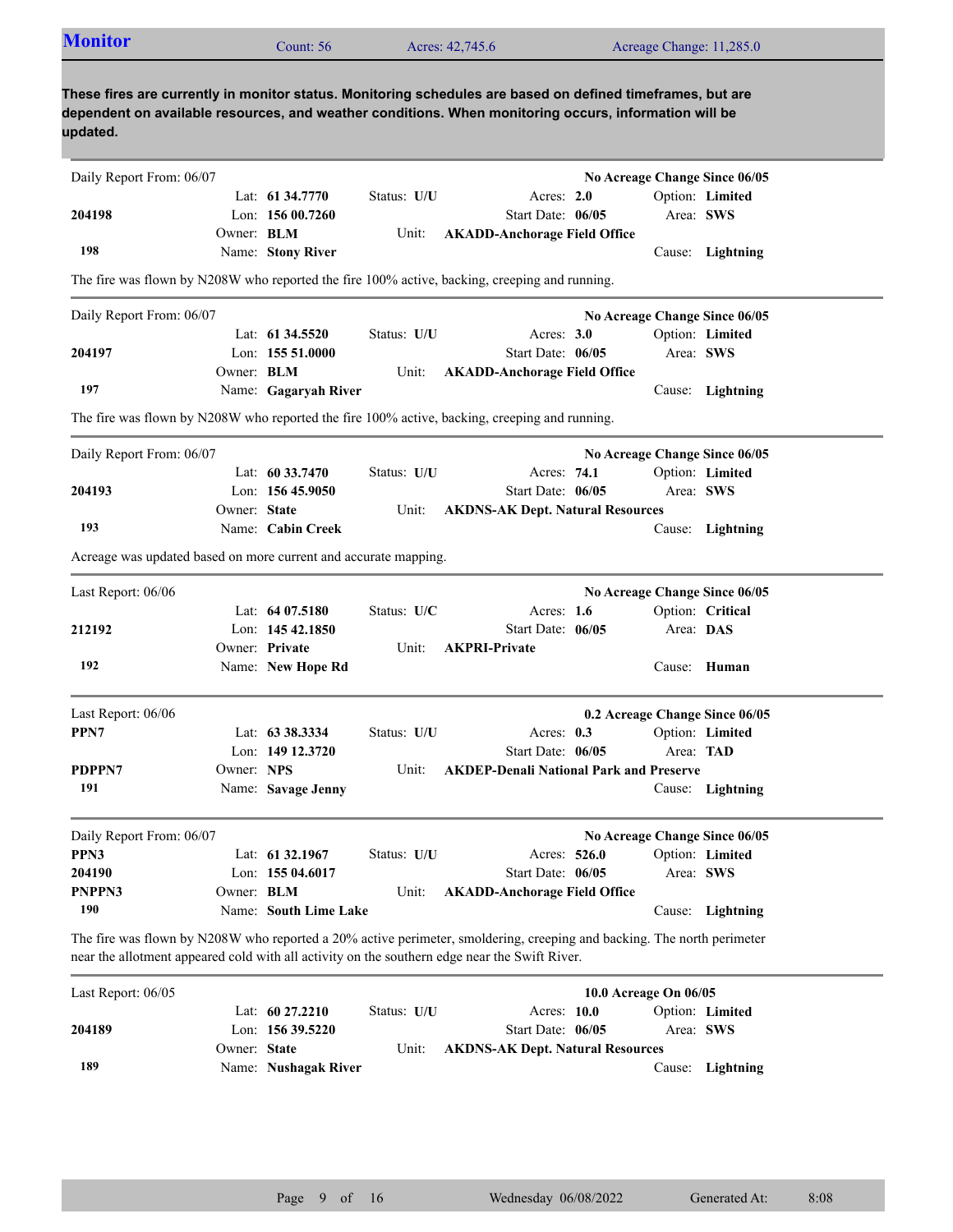| <b>Monitor</b>                                                                                                                                                                                                                                                                                                                                                                                                                                                 |              | Count: 56               |             | Acres: 42,745.6                          |            |                                     |              | Acreage Change: 11,285.0           |
|----------------------------------------------------------------------------------------------------------------------------------------------------------------------------------------------------------------------------------------------------------------------------------------------------------------------------------------------------------------------------------------------------------------------------------------------------------------|--------------|-------------------------|-------------|------------------------------------------|------------|-------------------------------------|--------------|------------------------------------|
| These fires are currently in monitor status. Monitoring schedules are based on defined timeframes, but are<br>dependent on available resources, and weather conditions. When monitoring occurs, information will be<br>updated.                                                                                                                                                                                                                                |              |                         |             |                                          |            |                                     |              |                                    |
| Daily Report From: 06/07                                                                                                                                                                                                                                                                                                                                                                                                                                       |              |                         |             |                                          |            |                                     |              | No Acreage Change Since 06/05      |
|                                                                                                                                                                                                                                                                                                                                                                                                                                                                |              | Lat: $60\,59.6240$      | Status: U/U |                                          |            | Acres: 1,155.5                      |              | Option: Limited                    |
| 204188                                                                                                                                                                                                                                                                                                                                                                                                                                                         |              | Lon: $15609.6390$       |             | Start Date: 06/05                        |            |                                     |              | Area: SWS                          |
|                                                                                                                                                                                                                                                                                                                                                                                                                                                                | Owner: State |                         | Unit:       | <b>AKDNS-AK Dept. Natural Resources</b>  |            |                                     |              |                                    |
| 188                                                                                                                                                                                                                                                                                                                                                                                                                                                            |              | Name: Hook Creek        |             |                                          |            |                                     |              | Cause: Lightning                   |
| Acreage was updated based on more current and accurate mapping.                                                                                                                                                                                                                                                                                                                                                                                                |              |                         |             |                                          |            |                                     |              |                                    |
| Last Report: 06/05                                                                                                                                                                                                                                                                                                                                                                                                                                             |              |                         |             |                                          |            | 62.0 Acreage On 06/05               |              |                                    |
| PPN <sub>2</sub>                                                                                                                                                                                                                                                                                                                                                                                                                                               |              | Lat: $62\,35.9870$      | Status: U/U |                                          |            | Acres: $62.0$                       |              | Option: Limited                    |
| 214187                                                                                                                                                                                                                                                                                                                                                                                                                                                         |              | Lon: $14548.3480$       |             | Start Date: 06/05                        |            |                                     |              | Area: CRS                          |
| PNPPN <sub>2</sub>                                                                                                                                                                                                                                                                                                                                                                                                                                             | Owner: BLM   |                         | Unit:       | <b>AKGLD-Glennallen Field Office</b>     |            |                                     |              |                                    |
| 187                                                                                                                                                                                                                                                                                                                                                                                                                                                            |              | Name: Fish Lake         |             |                                          |            |                                     |              | Cause: Lightning                   |
|                                                                                                                                                                                                                                                                                                                                                                                                                                                                |              |                         |             |                                          |            |                                     |              |                                    |
| Daily Report From: 06/07                                                                                                                                                                                                                                                                                                                                                                                                                                       |              |                         |             |                                          |            |                                     |              | 7,880.0 Acreage Change Since 06/05 |
| PPR <sub>4</sub>                                                                                                                                                                                                                                                                                                                                                                                                                                               |              | Lat: 62 19.9500         | Status: U/U |                                          |            | Acres: 8,000.0                      |              | Option: Limited                    |
|                                                                                                                                                                                                                                                                                                                                                                                                                                                                |              | Lon: 155 17.9300        |             | Start Date: 06/04                        |            |                                     |              | Area: SWS                          |
| 204183                                                                                                                                                                                                                                                                                                                                                                                                                                                         |              |                         |             |                                          |            | <b>AKADD-Anchorage Field Office</b> |              |                                    |
|                                                                                                                                                                                                                                                                                                                                                                                                                                                                | Owner: BLM   |                         | Unit:       |                                          |            |                                     |              |                                    |
| PNPPR4<br>183<br>The fire was flown by N208W who reported the fire grew to 8,000 acres with 60% active perimeter with backing, running,<br>torching observed. Winds were out of the north at 5 mph. The is burning rank 3, backing into the wind on the north side and<br>following receptive fuels at the head. The west flank is burning toward the mountains into the proximity of the Mt. X<br>repeater, but is not a threat to the repeater at this time. |              | Name: Tatlawiksuk       |             |                                          |            |                                     |              | Cause: Lightning                   |
| Last Report: 06/06                                                                                                                                                                                                                                                                                                                                                                                                                                             |              |                         |             |                                          |            |                                     |              | No Acreage Change Since 06/05      |
| PPJ9                                                                                                                                                                                                                                                                                                                                                                                                                                                           |              | Lat: $58\,50.5000$      | Status: U/C |                                          |            | Acres: 220.0                        |              | Option: Modified                   |
| 204182                                                                                                                                                                                                                                                                                                                                                                                                                                                         |              | Lon: 156 17.5834        |             | Start Date: 06/04                        |            |                                     |              | Area: SWS                          |
| PNPPJ9                                                                                                                                                                                                                                                                                                                                                                                                                                                         | Owner: State |                         | Unit:       | <b>AKDNS-AK Dept. Natural Resources</b>  |            |                                     |              |                                    |
| 182                                                                                                                                                                                                                                                                                                                                                                                                                                                            |              | Name: King Salmon Creek |             |                                          |            |                                     |              | Cause: Lightning                   |
| Last Report: 06/04                                                                                                                                                                                                                                                                                                                                                                                                                                             |              |                         |             |                                          |            | 0.1 Acreage On 06/04                |              |                                    |
|                                                                                                                                                                                                                                                                                                                                                                                                                                                                |              | Lat: 61 35.9910         | Status: U/C |                                          | Acres: 0.1 |                                     |              | Option: Critical                   |
| 201180                                                                                                                                                                                                                                                                                                                                                                                                                                                         |              | Lon: 149 27,7536        |             | Start Date: 06/04                        |            |                                     |              | Area: MSS                          |
|                                                                                                                                                                                                                                                                                                                                                                                                                                                                |              | Owner: Private          | Unit:       | <b>AKPRI-Private</b>                     |            |                                     |              |                                    |
| 180                                                                                                                                                                                                                                                                                                                                                                                                                                                            |              | Name: Spruce Roy        |             |                                          |            |                                     |              | Cause: Human                       |
| Last Report: 06/04                                                                                                                                                                                                                                                                                                                                                                                                                                             |              |                         |             |                                          |            |                                     |              | No Acreage Change Since 06/03      |
|                                                                                                                                                                                                                                                                                                                                                                                                                                                                |              | Lat: 64 42.5167         | Status: U/U |                                          | Acres: 0.1 |                                     | Option: Full |                                    |
| PPF1                                                                                                                                                                                                                                                                                                                                                                                                                                                           |              | Lon: 155 29.5267        |             | Start Date: 06/03                        |            |                                     |              | Area: GAD                          |
|                                                                                                                                                                                                                                                                                                                                                                                                                                                                |              | Owner: ANCSA            | Unit:       | <b>AKVLN-Dineega Corporation</b>         |            |                                     |              |                                    |
| PDPPF1<br>179                                                                                                                                                                                                                                                                                                                                                                                                                                                  |              | Name: Ruby Dump         |             |                                          |            |                                     |              | Cause: Human                       |
| Last Report: 06/03                                                                                                                                                                                                                                                                                                                                                                                                                                             |              |                         |             |                                          |            | 0.1 Acreage On 06/03                |              |                                    |
| PPE4                                                                                                                                                                                                                                                                                                                                                                                                                                                           |              | Lat: $61\,56.3310$      | Status: U/U |                                          | Acres: 0.1 |                                     | Option: Full |                                    |
|                                                                                                                                                                                                                                                                                                                                                                                                                                                                |              | Lon: $16252.4760$       |             | Start Date: 06/03                        |            |                                     |              | Area: GAD                          |
| PDPPE4                                                                                                                                                                                                                                                                                                                                                                                                                                                         |              | Owner: ANCSA            | Unit:       | <b>AKVLN-Pilot Station, Incorporated</b> |            |                                     |              |                                    |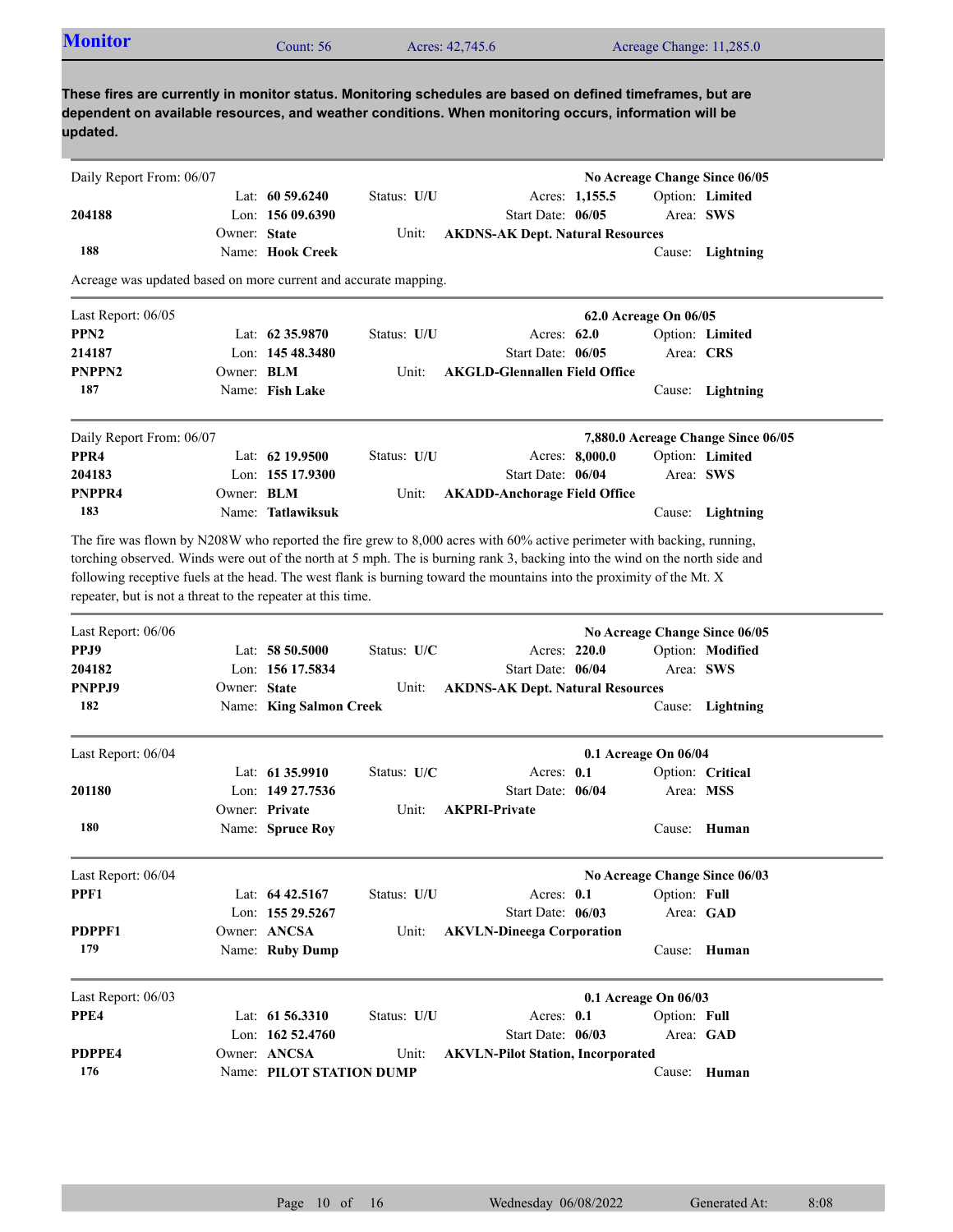| Acreage Change: 11,285.0<br>Acres: 42,745.6<br>Count: 56 | <b>Monitor</b> |
|----------------------------------------------------------|----------------|
|----------------------------------------------------------|----------------|

**These fires are currently in monitor status. Monitoring schedules are based on defined timeframes, but are dependent on available resources, and weather conditions. When monitoring occurs, information will be updated.**

| Last Report: 06/04 |              |                       |             |                                                   |                       | No Acreage Change Since 06/03 |
|--------------------|--------------|-----------------------|-------------|---------------------------------------------------|-----------------------|-------------------------------|
|                    |              | Lat: 62 06.1830       | Status: U/C | Acres: $0.5$                                      |                       | Option: Critical              |
| 214174             |              | Lon: 145 32.2450      |             | Start Date: 06/03                                 | Area: CRS             |                               |
|                    | Owner: State |                       | Unit:       | <b>AKAKS-University of Alaska</b>                 |                       |                               |
| 174                |              | Name: Old Dump Road 2 |             |                                                   |                       | Cause: Human                  |
| Last Report: 06/02 |              |                       |             |                                                   | 10.0 Acreage On 06/02 |                               |
| PN9M               |              | Lat: $5905.8400$      | Status: U/U | Acres: 10.0                                       | Option: Full          |                               |
| 204172             |              | Lon: 158 33.2700      |             | Start Date: 06/02                                 | Area: SWS             |                               |
| PNPN9M             | Owner: City  |                       | Unit:       | <b>AKAKS-Dillingham, City of</b>                  |                       |                               |
| 172                |              | Name: Dillingham Dump |             |                                                   | Cause:                | Undetermined                  |
| Last Report: 06/02 |              |                       |             |                                                   | 0.1 Acreage On 06/02  |                               |
|                    |              | Lat: 61 35,8600       | Status: U/C | Acres: 0.1                                        |                       | Option: Critical              |
| 201167             |              | Lon: $14925.0100$     |             | Start Date: 06/02                                 | Area: MSS             |                               |
|                    |              | Owner: Private        | Unit:       | <b>AKPRI-Private</b>                              |                       |                               |
| 167                |              | Name: Peck 2          |             |                                                   |                       | Cause: Human                  |
| Last Report: 06/01 |              |                       |             |                                                   | 2.0 Acreage On 06/01  |                               |
|                    |              | Lat: $5907.5150$      | Status: U/U | Acres: $2.0$                                      | Option: Full          |                               |
| 204166             |              | Lon: 161 33.5630      |             | Start Date: 06/01                                 | Area: SWS             |                               |
|                    |              | Owner: ANCSA          | Unit:       | <b>AKVLN-Kiutsarak, Incorporated</b>              |                       |                               |
| 166                |              | Name: Mumtrak Hill    |             |                                                   | Cause:                | Undetermined                  |
| Last Report: 06/01 |              |                       |             |                                                   | 1.0 Acreage On 06/01  |                               |
| <b>PN78</b>        |              | Lat: 63 57.0767       | Status: U/U | Acres: 1.0                                        |                       | Option: Limited               |
|                    |              | Lon: $146$ 17.6400    |             | Start Date: 06/01                                 | Area: MID             |                               |
| PDPN78             | Owner: DOD   |                       | Unit:       | <b>AKFWQ-Fort Wainwright, Donnelly TA</b>         |                       |                               |
| 164                |              | Name: Oklahoma 3      |             |                                                   |                       | Cause: Human                  |
| Last Report: 05/31 |              |                       |             |                                                   | 0.5 Acreage On 05/31  |                               |
| PN6X               |              | Lat: 63 56.9772       | Status: U/U | Acres: 0.5                                        |                       | Option: Limited               |
|                    |              | Lon: 146 17.3880      |             | Start Date: 05/31                                 | Area: MID             |                               |
| PDPN6X             | Owner: DOD   |                       | Unit:       | <b>AKFWQ-Fort Wainwright, Donnelly TA</b>         |                       |                               |
| 161                |              | Name: Oklahoma 2      |             |                                                   |                       | Cause: Human                  |
| Last Report: 06/01 |              |                       |             |                                                   |                       | No Acreage Change Since 05/31 |
| PN5C               |              | Lat: $62\,49.3776$    | Status: U/C | Acres: 41.0                                       | Option: Full          |                               |
|                    |              | Lon: 163 18.0480      |             | Start Date: 05/30                                 |                       | Area: GAD                     |
| PDPN5C             |              | Owner: USFWS          | Unit:       | <b>AKYDR-Yukon Delta National Wildlife Refuge</b> |                       |                               |
| 158                |              | Name: Pastolik River  |             |                                                   |                       | Cause: Lightning              |
| Last Report: 06/01 |              |                       |             |                                                   |                       | No Acreage Change Since 05/31 |
| PN5B               |              | Lat: 63 01.6776       | Status: U/C | Acres: 234.0                                      | Option: Full          |                               |
|                    |              | Lon: 163 03.6660      |             | Start Date: 05/30                                 | Area: GAD             |                               |
| PDPN5B             |              | Owner: ANCSA          | Unit:       | <b>AKVLN-Kotlik Yupik Corporation</b>             |                       |                               |
| 157                |              | Name: Hogback Hill    |             |                                                   |                       | Cause: Lightning              |
|                    |              |                       |             |                                                   |                       |                               |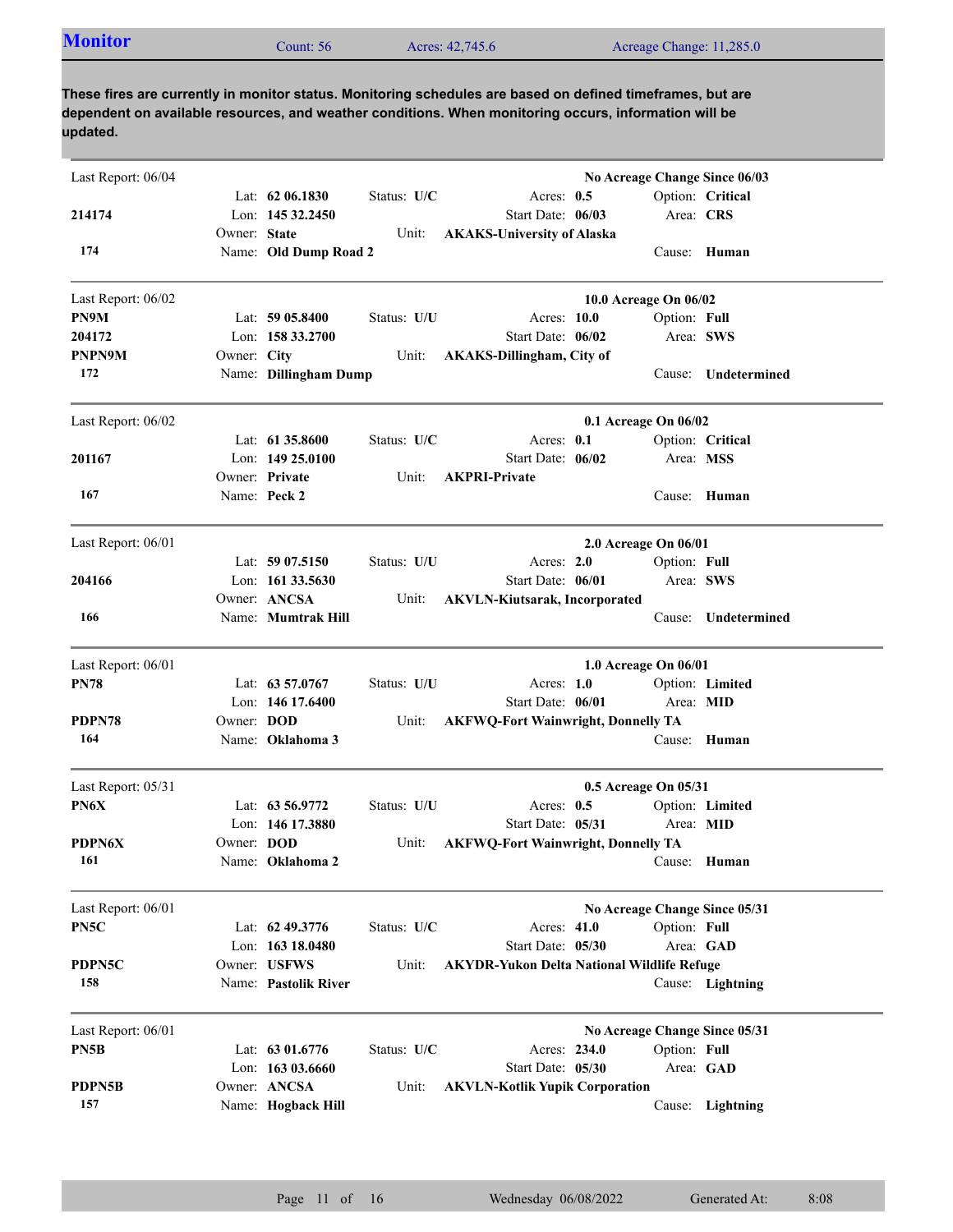| <b>Monitor</b>                                                  |              | Count: 56                          |             | Acres: 42,745.6                                                                                                                                                                                                     |                | Acreage Change: 11,285.0 |                               |
|-----------------------------------------------------------------|--------------|------------------------------------|-------------|---------------------------------------------------------------------------------------------------------------------------------------------------------------------------------------------------------------------|----------------|--------------------------|-------------------------------|
|                                                                 |              |                                    |             |                                                                                                                                                                                                                     |                |                          |                               |
|                                                                 |              |                                    |             | These fires are currently in monitor status. Monitoring schedules are based on defined timeframes, but are<br>dependent on available resources, and weather conditions. When monitoring occurs, information will be |                |                          |                               |
| updated.                                                        |              |                                    |             |                                                                                                                                                                                                                     |                |                          |                               |
|                                                                 |              |                                    |             |                                                                                                                                                                                                                     |                |                          |                               |
| Last Report: 05/30                                              |              |                                    |             |                                                                                                                                                                                                                     |                | 0.1 Acreage On 05/30     |                               |
|                                                                 |              | Lat: 61 37.2517                    | Status: U/C | Acres: 0.1                                                                                                                                                                                                          |                |                          | Option: Critical              |
| 201153                                                          |              | Lon: 149 23.3217<br>Owner: Private |             | Start Date: 05/30<br><b>AKPRI-Private</b>                                                                                                                                                                           |                |                          | Area: MSS                     |
| 153                                                             |              | Name: Kings River                  | Unit:       |                                                                                                                                                                                                                     |                |                          | Cause: Undetermined           |
|                                                                 |              |                                    |             |                                                                                                                                                                                                                     |                |                          |                               |
| Daily Report From: 06/07                                        |              |                                    |             |                                                                                                                                                                                                                     |                |                          | No Acreage Change Since 06/06 |
| PN4F                                                            |              | Lat: 58 13.1500                    | Status: U/U |                                                                                                                                                                                                                     | Acres: 8,127.0 |                          | Option: Limited               |
| 204151                                                          |              | Lon: 155 57.9667                   |             | Start Date: 05/29                                                                                                                                                                                                   |                |                          | Area: SWS                     |
| PNPN4F                                                          | Owner: NPS   |                                    | Unit:       | <b>AKKAP-Katmai National Park and Preserve</b>                                                                                                                                                                      |                |                          |                               |
| 151                                                             |              | Name: Contact Creek                |             |                                                                                                                                                                                                                     |                |                          | Cause: Lightning              |
| Acreage was updated based on more current and accurate mapping. |              |                                    |             |                                                                                                                                                                                                                     |                |                          |                               |
| Last Report: 06/02                                              |              |                                    |             |                                                                                                                                                                                                                     |                |                          | No Acreage Change Since 05/30 |
| PN3C                                                            |              | Lat: $6511.9280$                   | Status: U/C | Acres: $1.6$                                                                                                                                                                                                        |                | Option: Full             |                               |
| 231148                                                          |              | Lon: $15202.1180$                  |             | Start Date: 05/29                                                                                                                                                                                                   |                |                          | Area: TAD                     |
| PDPN3C                                                          |              | Owner: Private                     | Unit:       | <b>AKPRI-Private</b>                                                                                                                                                                                                |                |                          |                               |
| 148                                                             |              | Name: White Alice                  |             |                                                                                                                                                                                                                     |                |                          | Cause: Human                  |
| Last Report: 05/27                                              |              |                                    |             |                                                                                                                                                                                                                     |                | 0.1 Acreage On 05/27     |                               |
| PN1T                                                            |              | Lat: 62 55.2318                    | Status: U/U | Acres: 0.1                                                                                                                                                                                                          |                | Option: Full             |                               |
| 231143                                                          |              | Lon: $16005.4060$                  |             | Start Date: 05/27                                                                                                                                                                                                   |                |                          | Area: GAD                     |
| PDPN1T                                                          |              | Owner: ANCSA                       | Unit:       | <b>AKVLN-Hee-yea-Lindge Corporation</b>                                                                                                                                                                             |                |                          |                               |
| 143                                                             |              | Name: Grayling Dump                |             |                                                                                                                                                                                                                     |                |                          | Cause: Human                  |
| Last Report: 05/31                                              |              |                                    |             |                                                                                                                                                                                                                     |                |                          | No Acreage Change Since 05/27 |
|                                                                 |              | Lat: 64 47.5233                    | Status: U/C | Acres: 0.1                                                                                                                                                                                                          |                |                          | Option: Critical              |
| 211140                                                          |              | Lon: 147 24.5467                   |             | Start Date: 05/27                                                                                                                                                                                                   |                | Area: FAS                |                               |
|                                                                 | Owner: State |                                    | Unit:       | <b>AKDNS-AK Dept. Natural Resources</b>                                                                                                                                                                             |                |                          |                               |
| 140                                                             |              | Name: Marigold                     |             |                                                                                                                                                                                                                     |                |                          | Cause: Undetermined           |
| Last Report: 05/26                                              |              |                                    |             |                                                                                                                                                                                                                     |                | 5.0 Acreage On 05/26     |                               |
| PNY6                                                            |              | Lat: 60 53.6667                    | Status: U/C | Acres: 5.0                                                                                                                                                                                                          |                | Option: Full             |                               |
| 204139                                                          |              | Lon: 162 31.6667                   |             | Start Date: 05/26                                                                                                                                                                                                   |                |                          | Area: SWS                     |
| PNPNY6                                                          |              | Owner: ANCSA                       | Unit:       | <b>AKVLN-Kasigluk, Incorporated</b>                                                                                                                                                                                 |                |                          |                               |
| 139                                                             |              | Name: Kasigluk                     |             |                                                                                                                                                                                                                     |                |                          | Cause: Undetermined           |
| Last Report: 05/31                                              |              |                                    |             |                                                                                                                                                                                                                     |                |                          | No Acreage Change Since 05/28 |
| PNV1                                                            |              | Lat: 59 50.9383                    | Status: U/C | Acres: 13.3                                                                                                                                                                                                         |                |                          | Option: Critical              |
| 203134                                                          |              | Lon: 150 58.3750                   |             | Start Date: 05/25                                                                                                                                                                                                   |                |                          | Area: KKS                     |
|                                                                 |              |                                    |             |                                                                                                                                                                                                                     |                |                          |                               |

| Last Report: $05/22$ |                    |             |                                       | No Acreage Change Since 05/21 |                  |
|----------------------|--------------------|-------------|---------------------------------------|-------------------------------|------------------|
| PNC3                 | Lat: $64\,55.7600$ | Status: U/U | Acres: $40.8$                         |                               | Option: Modified |
|                      | Lon: 161 11.3517   |             | Start Date: $05/21$                   |                               | Area: GAD        |
| PDPNC3               | Owner: ANCSA       | Unit:       | <b>AKVLN-Kovuk Native Corporation</b> |                               |                  |
| 121                  | Name: Koyuk Dump   |             |                                       | Cause:                        | Human            |

Name: **Caribou**

Owner: State

**134**

**PNPNV1**

**State AKDNS-AK Dept. Natural Resources**

Cause: **Human**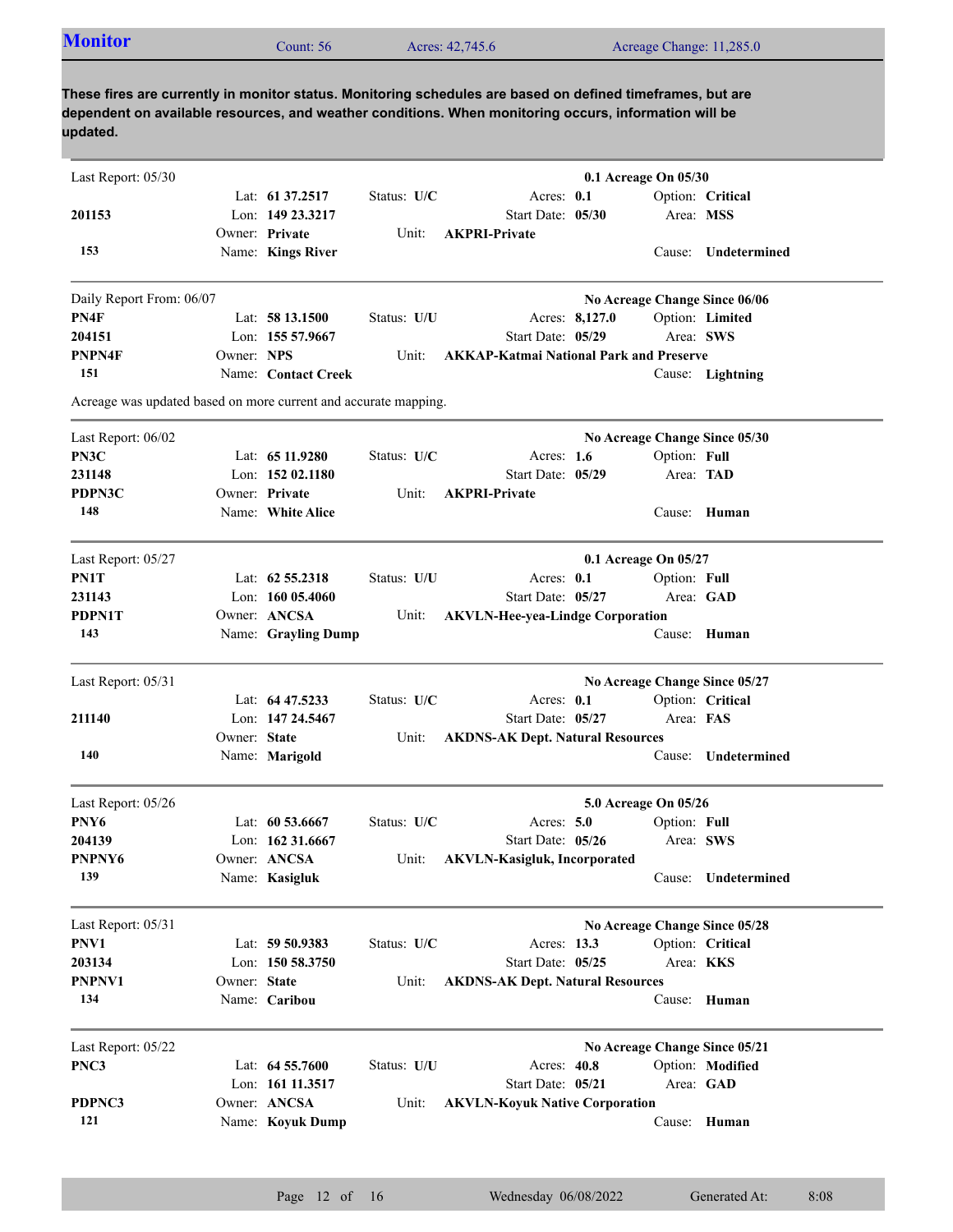| <b>Monitor</b> | Count: $56$ | Acres: 42,745.6 | Acreage Change: 11,285.0 |
|----------------|-------------|-----------------|--------------------------|
|                |             |                 |                          |

**These fires are currently in monitor status. Monitoring schedules are based on defined timeframes, but are dependent on available resources, and weather conditions. When monitoring occurs, information will be updated.**

| No Acreage Change Since 05/20<br>Lat: 59 31.5960<br>Status: U/C<br>Acres: 0.1<br>Option: Full<br>Lon: 151 26.3920<br>Start Date: 05/20<br>Area: <b>KKS</b><br>Owner: Private<br><b>AKPRI-Private</b><br>Unit:<br>Name: Sadie Cove<br>113<br>Cause: Human<br>Last Report: 05/20<br>0.1 Acreage On 05/20<br>Lat: $63\,53.7350$<br>Status: U/C<br>Acres: $0.1$<br>Option: Limited<br>Lon: $14508.1200$<br>Area: DAS<br>Start Date: 05/20<br>Owner: State<br><b>AKDNS-AK Dept. Natural Resources</b><br>Unit:<br>111<br>Name: Barley Way<br>Undetermined<br>Cause:<br>Last Report: 05/20<br>0.1 Acreage On 05/20<br>Lat: $6505.8410$<br>Status: U/U<br>Acres: 0.1<br>Option: Limited<br>Lon: 141 38.3700<br>Start Date: 05/20<br>Area: UYD<br>Owner: NPS<br><b>AKYCP-Yukon-Charley Rivers National Preserve</b><br>Unit:<br>109<br>Name: Trout Creek<br>Cause: Lightning<br>Last Report: 05/23<br>25.7 Acreage Change Since 05/20<br>Lat: $6501.5850$<br>Status: U/U<br>Acres: 25.8<br>Option: Modified<br>Lon: 141 14.8017<br>Start Date: 05/20<br>Area: UYD<br>Owner: ANCSA<br>Unit:<br><b>AKDYN-Doyon, Limited</b><br>108<br>Name: Windfall Mountain<br>Cause: Lightning<br>No Acreage Change Since 05/18<br>Lat: $59\,48.9260$<br>Status: U/C<br>Acres: 1.5<br>Option: Critical<br>Area: KKS<br>Lon: $15105.4650$<br>Start Date: 05/18<br><b>AKPRI-Private</b><br>Owner: Private<br>Unit:<br>101<br>Name: Olia Court<br>Cause: Human<br>No Acreage Change Since 05/17<br>Option: Critical<br>Lat: $60\,31.9040$<br>Status: U/C<br>Acres: $0.1$<br>Lon: $15047.9930$<br>Start Date: 05/17<br>Area: <b>KKS</b><br>Owner: Private<br>Unit:<br><b>AKPRI-Private</b><br>099<br>Name: Adele<br>Cause: Human<br>No Acreage Change Since 05/19<br>Lat: 58 36.4200<br>Status: U/C<br>Acres: 24.3<br>Option: Unplanned<br>Lon: 159 57.9600<br>Start Date: 05/17<br>Area: SWS<br>Owner: State<br>Unit:<br><b>AKDNS-AK Dept. Natural Resources</b><br>096<br>Name: Walrus Islands<br>Cause: Undetermined<br>29.2 Acreage On 05/16<br>Lat: 59 42.6226<br>Status: U/C<br>Acres: 29.2<br>Option: Full<br>Lon: 161 53.2962<br>Start Date: 05/16<br>Area: SWS<br>Owner: ANCSA<br>Unit:<br><b>AKVLN-Qanirtuuq, Incorporated</b><br>090<br>Name: Arolik<br>Undetermined<br>Cause: |                    |  |  |  |
|----------------------------------------------------------------------------------------------------------------------------------------------------------------------------------------------------------------------------------------------------------------------------------------------------------------------------------------------------------------------------------------------------------------------------------------------------------------------------------------------------------------------------------------------------------------------------------------------------------------------------------------------------------------------------------------------------------------------------------------------------------------------------------------------------------------------------------------------------------------------------------------------------------------------------------------------------------------------------------------------------------------------------------------------------------------------------------------------------------------------------------------------------------------------------------------------------------------------------------------------------------------------------------------------------------------------------------------------------------------------------------------------------------------------------------------------------------------------------------------------------------------------------------------------------------------------------------------------------------------------------------------------------------------------------------------------------------------------------------------------------------------------------------------------------------------------------------------------------------------------------------------------------------------------------------------------------------------------------------------------------------------------------------------------------------------------------------------------------------------------------------------------------------------------------------------------------------------------------------------------------------------|--------------------|--|--|--|
|                                                                                                                                                                                                                                                                                                                                                                                                                                                                                                                                                                                                                                                                                                                                                                                                                                                                                                                                                                                                                                                                                                                                                                                                                                                                                                                                                                                                                                                                                                                                                                                                                                                                                                                                                                                                                                                                                                                                                                                                                                                                                                                                                                                                                                                                | Last Report: 05/21 |  |  |  |
|                                                                                                                                                                                                                                                                                                                                                                                                                                                                                                                                                                                                                                                                                                                                                                                                                                                                                                                                                                                                                                                                                                                                                                                                                                                                                                                                                                                                                                                                                                                                                                                                                                                                                                                                                                                                                                                                                                                                                                                                                                                                                                                                                                                                                                                                |                    |  |  |  |
|                                                                                                                                                                                                                                                                                                                                                                                                                                                                                                                                                                                                                                                                                                                                                                                                                                                                                                                                                                                                                                                                                                                                                                                                                                                                                                                                                                                                                                                                                                                                                                                                                                                                                                                                                                                                                                                                                                                                                                                                                                                                                                                                                                                                                                                                | 203113             |  |  |  |
|                                                                                                                                                                                                                                                                                                                                                                                                                                                                                                                                                                                                                                                                                                                                                                                                                                                                                                                                                                                                                                                                                                                                                                                                                                                                                                                                                                                                                                                                                                                                                                                                                                                                                                                                                                                                                                                                                                                                                                                                                                                                                                                                                                                                                                                                |                    |  |  |  |
|                                                                                                                                                                                                                                                                                                                                                                                                                                                                                                                                                                                                                                                                                                                                                                                                                                                                                                                                                                                                                                                                                                                                                                                                                                                                                                                                                                                                                                                                                                                                                                                                                                                                                                                                                                                                                                                                                                                                                                                                                                                                                                                                                                                                                                                                |                    |  |  |  |
|                                                                                                                                                                                                                                                                                                                                                                                                                                                                                                                                                                                                                                                                                                                                                                                                                                                                                                                                                                                                                                                                                                                                                                                                                                                                                                                                                                                                                                                                                                                                                                                                                                                                                                                                                                                                                                                                                                                                                                                                                                                                                                                                                                                                                                                                |                    |  |  |  |
|                                                                                                                                                                                                                                                                                                                                                                                                                                                                                                                                                                                                                                                                                                                                                                                                                                                                                                                                                                                                                                                                                                                                                                                                                                                                                                                                                                                                                                                                                                                                                                                                                                                                                                                                                                                                                                                                                                                                                                                                                                                                                                                                                                                                                                                                |                    |  |  |  |
|                                                                                                                                                                                                                                                                                                                                                                                                                                                                                                                                                                                                                                                                                                                                                                                                                                                                                                                                                                                                                                                                                                                                                                                                                                                                                                                                                                                                                                                                                                                                                                                                                                                                                                                                                                                                                                                                                                                                                                                                                                                                                                                                                                                                                                                                | 212111             |  |  |  |
|                                                                                                                                                                                                                                                                                                                                                                                                                                                                                                                                                                                                                                                                                                                                                                                                                                                                                                                                                                                                                                                                                                                                                                                                                                                                                                                                                                                                                                                                                                                                                                                                                                                                                                                                                                                                                                                                                                                                                                                                                                                                                                                                                                                                                                                                |                    |  |  |  |
|                                                                                                                                                                                                                                                                                                                                                                                                                                                                                                                                                                                                                                                                                                                                                                                                                                                                                                                                                                                                                                                                                                                                                                                                                                                                                                                                                                                                                                                                                                                                                                                                                                                                                                                                                                                                                                                                                                                                                                                                                                                                                                                                                                                                                                                                |                    |  |  |  |
|                                                                                                                                                                                                                                                                                                                                                                                                                                                                                                                                                                                                                                                                                                                                                                                                                                                                                                                                                                                                                                                                                                                                                                                                                                                                                                                                                                                                                                                                                                                                                                                                                                                                                                                                                                                                                                                                                                                                                                                                                                                                                                                                                                                                                                                                |                    |  |  |  |
|                                                                                                                                                                                                                                                                                                                                                                                                                                                                                                                                                                                                                                                                                                                                                                                                                                                                                                                                                                                                                                                                                                                                                                                                                                                                                                                                                                                                                                                                                                                                                                                                                                                                                                                                                                                                                                                                                                                                                                                                                                                                                                                                                                                                                                                                | PM9B               |  |  |  |
|                                                                                                                                                                                                                                                                                                                                                                                                                                                                                                                                                                                                                                                                                                                                                                                                                                                                                                                                                                                                                                                                                                                                                                                                                                                                                                                                                                                                                                                                                                                                                                                                                                                                                                                                                                                                                                                                                                                                                                                                                                                                                                                                                                                                                                                                |                    |  |  |  |
|                                                                                                                                                                                                                                                                                                                                                                                                                                                                                                                                                                                                                                                                                                                                                                                                                                                                                                                                                                                                                                                                                                                                                                                                                                                                                                                                                                                                                                                                                                                                                                                                                                                                                                                                                                                                                                                                                                                                                                                                                                                                                                                                                                                                                                                                | PDPM9B             |  |  |  |
|                                                                                                                                                                                                                                                                                                                                                                                                                                                                                                                                                                                                                                                                                                                                                                                                                                                                                                                                                                                                                                                                                                                                                                                                                                                                                                                                                                                                                                                                                                                                                                                                                                                                                                                                                                                                                                                                                                                                                                                                                                                                                                                                                                                                                                                                |                    |  |  |  |
|                                                                                                                                                                                                                                                                                                                                                                                                                                                                                                                                                                                                                                                                                                                                                                                                                                                                                                                                                                                                                                                                                                                                                                                                                                                                                                                                                                                                                                                                                                                                                                                                                                                                                                                                                                                                                                                                                                                                                                                                                                                                                                                                                                                                                                                                |                    |  |  |  |
|                                                                                                                                                                                                                                                                                                                                                                                                                                                                                                                                                                                                                                                                                                                                                                                                                                                                                                                                                                                                                                                                                                                                                                                                                                                                                                                                                                                                                                                                                                                                                                                                                                                                                                                                                                                                                                                                                                                                                                                                                                                                                                                                                                                                                                                                | PM9D               |  |  |  |
|                                                                                                                                                                                                                                                                                                                                                                                                                                                                                                                                                                                                                                                                                                                                                                                                                                                                                                                                                                                                                                                                                                                                                                                                                                                                                                                                                                                                                                                                                                                                                                                                                                                                                                                                                                                                                                                                                                                                                                                                                                                                                                                                                                                                                                                                |                    |  |  |  |
|                                                                                                                                                                                                                                                                                                                                                                                                                                                                                                                                                                                                                                                                                                                                                                                                                                                                                                                                                                                                                                                                                                                                                                                                                                                                                                                                                                                                                                                                                                                                                                                                                                                                                                                                                                                                                                                                                                                                                                                                                                                                                                                                                                                                                                                                | PDPM9D             |  |  |  |
|                                                                                                                                                                                                                                                                                                                                                                                                                                                                                                                                                                                                                                                                                                                                                                                                                                                                                                                                                                                                                                                                                                                                                                                                                                                                                                                                                                                                                                                                                                                                                                                                                                                                                                                                                                                                                                                                                                                                                                                                                                                                                                                                                                                                                                                                |                    |  |  |  |
|                                                                                                                                                                                                                                                                                                                                                                                                                                                                                                                                                                                                                                                                                                                                                                                                                                                                                                                                                                                                                                                                                                                                                                                                                                                                                                                                                                                                                                                                                                                                                                                                                                                                                                                                                                                                                                                                                                                                                                                                                                                                                                                                                                                                                                                                | Last Report: 05/19 |  |  |  |
|                                                                                                                                                                                                                                                                                                                                                                                                                                                                                                                                                                                                                                                                                                                                                                                                                                                                                                                                                                                                                                                                                                                                                                                                                                                                                                                                                                                                                                                                                                                                                                                                                                                                                                                                                                                                                                                                                                                                                                                                                                                                                                                                                                                                                                                                | PM7S               |  |  |  |
|                                                                                                                                                                                                                                                                                                                                                                                                                                                                                                                                                                                                                                                                                                                                                                                                                                                                                                                                                                                                                                                                                                                                                                                                                                                                                                                                                                                                                                                                                                                                                                                                                                                                                                                                                                                                                                                                                                                                                                                                                                                                                                                                                                                                                                                                | 203101             |  |  |  |
|                                                                                                                                                                                                                                                                                                                                                                                                                                                                                                                                                                                                                                                                                                                                                                                                                                                                                                                                                                                                                                                                                                                                                                                                                                                                                                                                                                                                                                                                                                                                                                                                                                                                                                                                                                                                                                                                                                                                                                                                                                                                                                                                                                                                                                                                | PNPM7S             |  |  |  |
|                                                                                                                                                                                                                                                                                                                                                                                                                                                                                                                                                                                                                                                                                                                                                                                                                                                                                                                                                                                                                                                                                                                                                                                                                                                                                                                                                                                                                                                                                                                                                                                                                                                                                                                                                                                                                                                                                                                                                                                                                                                                                                                                                                                                                                                                |                    |  |  |  |
|                                                                                                                                                                                                                                                                                                                                                                                                                                                                                                                                                                                                                                                                                                                                                                                                                                                                                                                                                                                                                                                                                                                                                                                                                                                                                                                                                                                                                                                                                                                                                                                                                                                                                                                                                                                                                                                                                                                                                                                                                                                                                                                                                                                                                                                                | Last Report: 05/18 |  |  |  |
|                                                                                                                                                                                                                                                                                                                                                                                                                                                                                                                                                                                                                                                                                                                                                                                                                                                                                                                                                                                                                                                                                                                                                                                                                                                                                                                                                                                                                                                                                                                                                                                                                                                                                                                                                                                                                                                                                                                                                                                                                                                                                                                                                                                                                                                                |                    |  |  |  |
|                                                                                                                                                                                                                                                                                                                                                                                                                                                                                                                                                                                                                                                                                                                                                                                                                                                                                                                                                                                                                                                                                                                                                                                                                                                                                                                                                                                                                                                                                                                                                                                                                                                                                                                                                                                                                                                                                                                                                                                                                                                                                                                                                                                                                                                                | 203099             |  |  |  |
|                                                                                                                                                                                                                                                                                                                                                                                                                                                                                                                                                                                                                                                                                                                                                                                                                                                                                                                                                                                                                                                                                                                                                                                                                                                                                                                                                                                                                                                                                                                                                                                                                                                                                                                                                                                                                                                                                                                                                                                                                                                                                                                                                                                                                                                                |                    |  |  |  |
|                                                                                                                                                                                                                                                                                                                                                                                                                                                                                                                                                                                                                                                                                                                                                                                                                                                                                                                                                                                                                                                                                                                                                                                                                                                                                                                                                                                                                                                                                                                                                                                                                                                                                                                                                                                                                                                                                                                                                                                                                                                                                                                                                                                                                                                                |                    |  |  |  |
|                                                                                                                                                                                                                                                                                                                                                                                                                                                                                                                                                                                                                                                                                                                                                                                                                                                                                                                                                                                                                                                                                                                                                                                                                                                                                                                                                                                                                                                                                                                                                                                                                                                                                                                                                                                                                                                                                                                                                                                                                                                                                                                                                                                                                                                                | Last Report: 05/20 |  |  |  |
|                                                                                                                                                                                                                                                                                                                                                                                                                                                                                                                                                                                                                                                                                                                                                                                                                                                                                                                                                                                                                                                                                                                                                                                                                                                                                                                                                                                                                                                                                                                                                                                                                                                                                                                                                                                                                                                                                                                                                                                                                                                                                                                                                                                                                                                                | PM5M               |  |  |  |
|                                                                                                                                                                                                                                                                                                                                                                                                                                                                                                                                                                                                                                                                                                                                                                                                                                                                                                                                                                                                                                                                                                                                                                                                                                                                                                                                                                                                                                                                                                                                                                                                                                                                                                                                                                                                                                                                                                                                                                                                                                                                                                                                                                                                                                                                | 204096             |  |  |  |
|                                                                                                                                                                                                                                                                                                                                                                                                                                                                                                                                                                                                                                                                                                                                                                                                                                                                                                                                                                                                                                                                                                                                                                                                                                                                                                                                                                                                                                                                                                                                                                                                                                                                                                                                                                                                                                                                                                                                                                                                                                                                                                                                                                                                                                                                | PNPM5M             |  |  |  |
|                                                                                                                                                                                                                                                                                                                                                                                                                                                                                                                                                                                                                                                                                                                                                                                                                                                                                                                                                                                                                                                                                                                                                                                                                                                                                                                                                                                                                                                                                                                                                                                                                                                                                                                                                                                                                                                                                                                                                                                                                                                                                                                                                                                                                                                                |                    |  |  |  |
|                                                                                                                                                                                                                                                                                                                                                                                                                                                                                                                                                                                                                                                                                                                                                                                                                                                                                                                                                                                                                                                                                                                                                                                                                                                                                                                                                                                                                                                                                                                                                                                                                                                                                                                                                                                                                                                                                                                                                                                                                                                                                                                                                                                                                                                                | Last Report: 05/16 |  |  |  |
|                                                                                                                                                                                                                                                                                                                                                                                                                                                                                                                                                                                                                                                                                                                                                                                                                                                                                                                                                                                                                                                                                                                                                                                                                                                                                                                                                                                                                                                                                                                                                                                                                                                                                                                                                                                                                                                                                                                                                                                                                                                                                                                                                                                                                                                                | <b>PM38</b>        |  |  |  |
|                                                                                                                                                                                                                                                                                                                                                                                                                                                                                                                                                                                                                                                                                                                                                                                                                                                                                                                                                                                                                                                                                                                                                                                                                                                                                                                                                                                                                                                                                                                                                                                                                                                                                                                                                                                                                                                                                                                                                                                                                                                                                                                                                                                                                                                                | 204090             |  |  |  |
|                                                                                                                                                                                                                                                                                                                                                                                                                                                                                                                                                                                                                                                                                                                                                                                                                                                                                                                                                                                                                                                                                                                                                                                                                                                                                                                                                                                                                                                                                                                                                                                                                                                                                                                                                                                                                                                                                                                                                                                                                                                                                                                                                                                                                                                                | PNPM38             |  |  |  |
|                                                                                                                                                                                                                                                                                                                                                                                                                                                                                                                                                                                                                                                                                                                                                                                                                                                                                                                                                                                                                                                                                                                                                                                                                                                                                                                                                                                                                                                                                                                                                                                                                                                                                                                                                                                                                                                                                                                                                                                                                                                                                                                                                                                                                                                                |                    |  |  |  |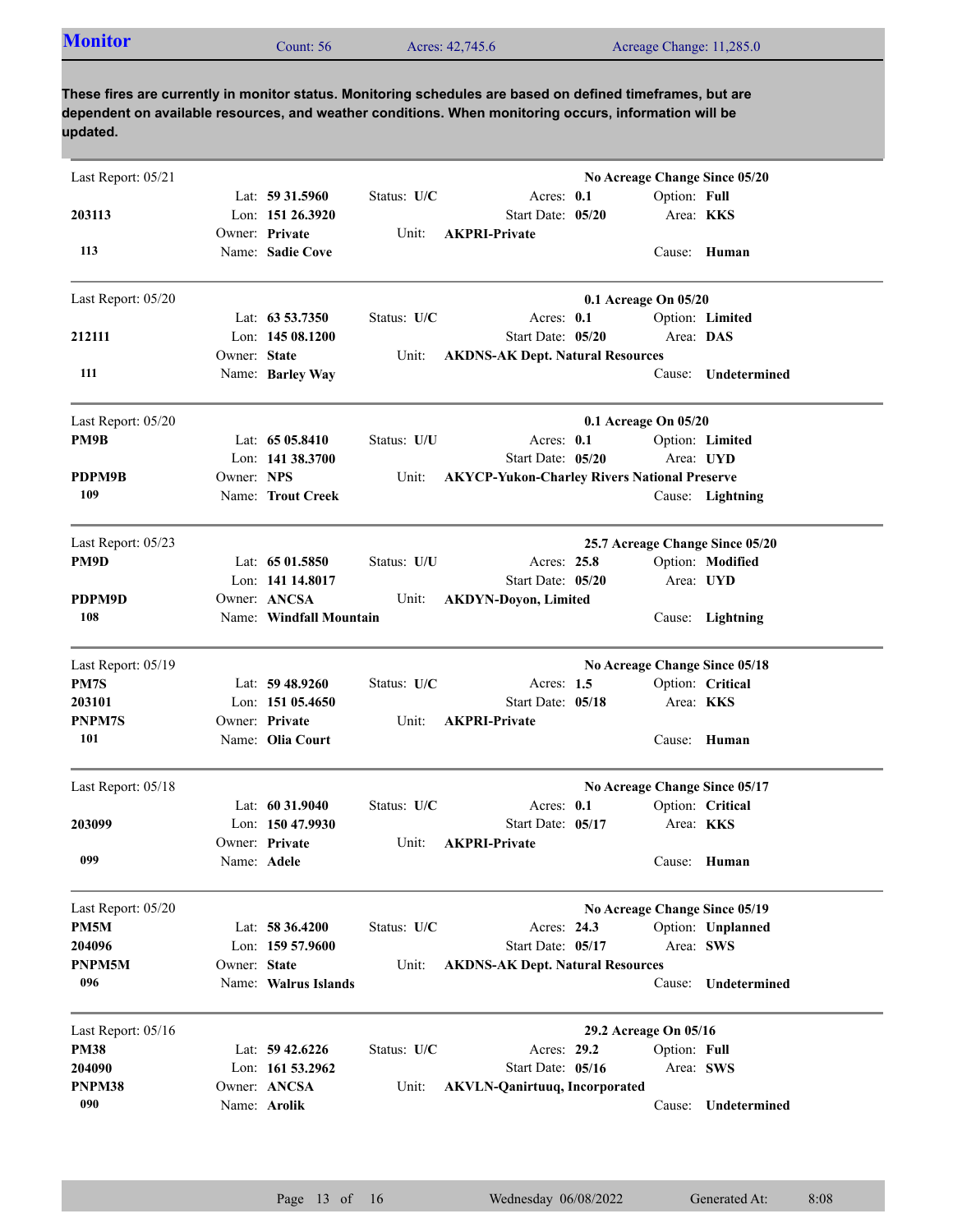| <b>Monitor</b> | Count: $56$ | Acres: 42,745.6 | Acreage Change: 11,285.0 |
|----------------|-------------|-----------------|--------------------------|
|                |             |                 |                          |

**These fires are currently in monitor status. Monitoring schedules are based on defined timeframes, but are dependent on available resources, and weather conditions. When monitoring occurs, information will be updated.**

| Last Report: 05/12 |              |                     |                                   |                                                   |                 | 0.2 Acreage On 05/12 |                               |
|--------------------|--------------|---------------------|-----------------------------------|---------------------------------------------------|-----------------|----------------------|-------------------------------|
|                    |              | Lat: $60\,27.8230$  | Status: U/C                       | Acres: $0.2$                                      |                 |                      | Option: Critical              |
| 203079             |              | Lon: 151 10.3720    |                                   | Start Date: 05/12                                 |                 |                      | Area: KKS                     |
|                    | Owner: State |                     | Unit:                             | <b>AKDNS-AK Dept. Natural Resources</b>           |                 |                      |                               |
| 079                |              | Name: Wendy Lane    |                                   |                                                   |                 | Cause:               | Human                         |
| Last Report: 06/04 |              |                     |                                   |                                                   |                 |                      | No Acreage Change Since 05/18 |
|                    |              | Lat: $51\,57.2683$  | Status: U/U                       | Acres: 919.6                                      |                 |                      | Option: Unplanned             |
| 204078             |              | Lon: 176 38.7183    |                                   | Start Date: 05/08                                 |                 |                      | Area: SWS                     |
|                    | Owner: DOD   |                     | Unit:                             | <b>AKNVQ-U.S. Navy</b>                            |                 |                      |                               |
| 078                | Name: Adak   |                     |                                   |                                                   |                 |                      | Cause: Human                  |
| Last Report: 05/29 |              |                     |                                   |                                                   |                 |                      | No Acreage Change Since 05/12 |
| PMS1               |              | Lat: $6143.9700$    | Status: U/C                       | Acres: 0.1                                        |                 | Option: Full         |                               |
| 201077             |              | Lon: $14901.7300$   |                                   | Start Date: 05/12                                 |                 |                      | Area: MSS                     |
| <b>PNPMS1</b>      | Owner: State |                     | Unit:                             | <b>AKDNS-AK Dept. Natural Resources</b>           |                 |                      |                               |
| 077                |              |                     | Name: Buffalo Mine Coal Seam 2022 |                                                   |                 | Cause:               | Lightning                     |
| Last Report: 05/23 |              |                     |                                   |                                                   |                 |                      | No Acreage Change Since 04/26 |
| PKS1               |              | Lat: $60\,32.1500$  | Status: U/U                       |                                                   | Acres: 10,302.5 |                      | Option: Limited               |
| 204012             |              | Lon: $160\,54.7500$ |                                   | Start Date: 04/16                                 |                 |                      | Area: SWS                     |
| <b>PNPKS1</b>      |              | Owner: USFWS        | Unit:                             | <b>AKYDR-Yukon Delta National Wildlife Refuge</b> |                 |                      |                               |
| 012                |              | Name: Kwethluk      |                                   |                                                   |                 | Cause:               | Undetermined                  |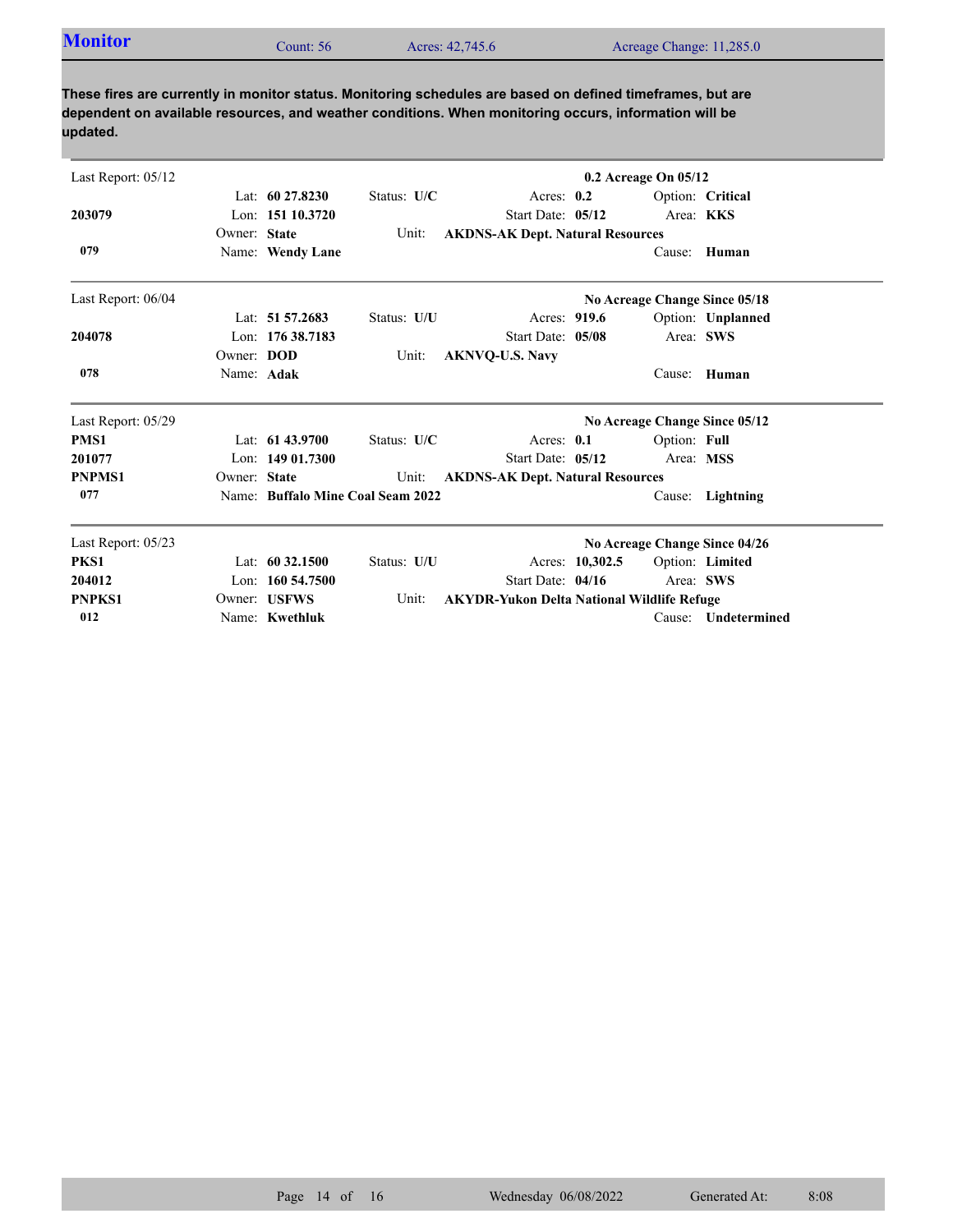| Out                                                         |  | Count: 1             | Acres: $0.1$      |       | Acreage Change: -1.9 |                                           |  |           |                  |  |
|-------------------------------------------------------------|--|----------------------|-------------------|-------|----------------------|-------------------------------------------|--|-----------|------------------|--|
| Daily Report From: 06/07<br>-1.9 Acreage Change Since 06/06 |  |                      |                   |       |                      |                                           |  |           |                  |  |
| PPT5                                                        |  | Lat: $64\,54.8400$   | Status: Out 06/07 |       |                      | Acres: $0.1$                              |  |           | Option: Critical |  |
| 211195                                                      |  | Lon: $14813.7530$    |                   |       |                      | Start Date: 06/05                         |  | Area: FAS |                  |  |
| PNPPT5                                                      |  | Owner: County        |                   | Unit: |                      | <b>AKAKS-Fairbanks North Star Borough</b> |  |           |                  |  |
| 195                                                         |  | Name: Murphy Dome Rd |                   |       |                      |                                           |  | Cause:    | Undetermined     |  |

DOF Personnel found no heat or smoke. Fire called out at 15:56.